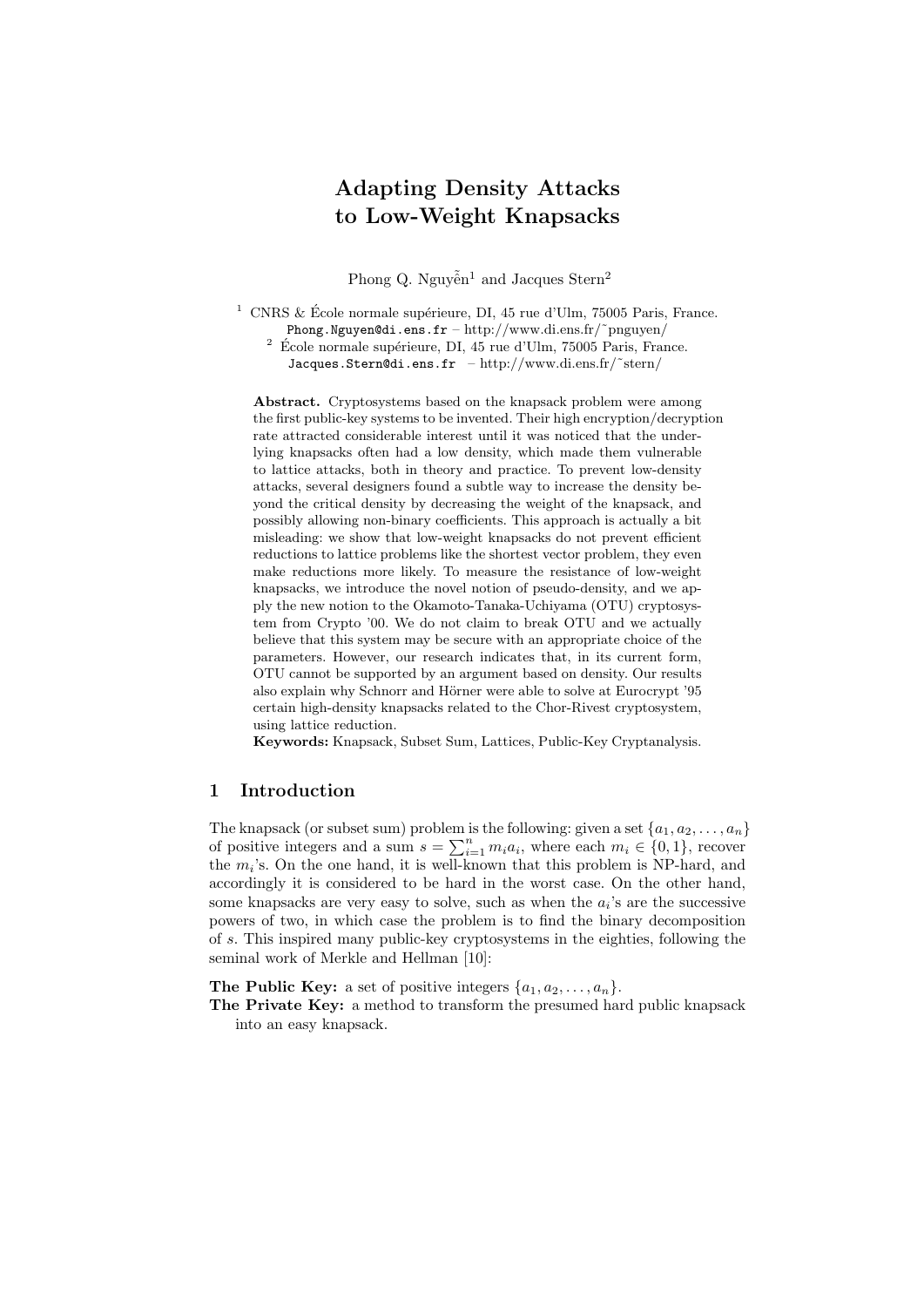**Encryption:** a message  $m = (m_1, m_2, \ldots, m_n) \in \{0, 1\}^n$  is enciphered into  $s = \sum_{i=1}^n m_i a_i.$ 

However, with the noticeable exception of the Okamoto-Tanaka-Uchiyama (OTU) quantum knapsack cryptosystem from Crypto '00 [19], all proposed knapsack schemes have been broken (see the survey by Odlyzko [18]), either because of the special structure of the public key (like in [16, 22]) leading to key-recovery attacks, or because of the so-called low-density attacks [6, 3] which allow to decrypt ciphertexts.

The *density* of the knapsack is defined as  $d = n/\log_2 A$  where  $A = \max_{1 \leq i \leq n} a_i$ . The density cannot be too high, otherwise encryption would not be injective. Indeed, any subset sum  $s = \sum_{i=1}^{n} m_i a_i$  lies in  $[0, nA]$ , while there are  $2^n$  ways to select the  $m_i$ 's: if  $2^n > nA$ , that is,  $d > n/(n - \log_2 n)$ , there must be a collision  $\sum_{i=1}^{n} m_i a_i = \sum_{i=1}^{n} m_i' a_i$ , On the other hand, when the density is too low, there is a very efficient reduction from the knapsack problem to the lattice shortest vector problem (SVP): namely, Coster *et al.* [3] showed that if  $d < 0.9408...$ (improving the earlier bound  $0.6463...$  by Lagarias-Odlyzko [6]), and if the  $a_i$ 's are chosen uniformly at random over  $[0, A]$ , then the knapsack problem can be solved with high probability with a single call to a SVP-oracle in dimension  $n$ . In practical terms, this means that  $n$  must be rather large to avoid lattice attacks (see the survey [17]): despite their NP-hardness, SVP and other lattice problems seem to be experimentally solvable up to moderate dimension. This is why several articles (e.g. [6, 3, 1, 14]) study efficient provable reductions from problems of cryptographic interest to lattice problems such as SVP or the lattice closest vector problem (CVP).

To thwart low-density attacks, several knapsack cryptosytems like Chor-Rivest [2], Qu-Vanstone [16], Okamoto-Tanaka-Uchiyama [19] use in their en- $\sum_{i=1}^{n} m_i^2$  is much smaller than  $n/2$ , namely sublinear in n. This means that cryption process a *low-weight* knapsack instead of a random knapsack:  $r =$ the message space is no longer  $\{0,1\}^n$ , but a subset with a special structure, such as the elements of  $\{0,1\}^n$  with Hamming weight k, in the case of Chor-Rivest [2] or OTU [19]. Alternatively, it was noticed by Lenstra in [7] that such schemes still work with more general knapsacks where the coefficients are not necessarily 0 or 1: this leads to the *powerline encoding* where the plaintexts are the elements  $(m_1, \ldots, m_n) \in \mathbb{N}^n$  such that  $\sum_{i=1}^n m_i = k$ , where again k is much less than  $n/2$ . With such choices, it becomes possible to decrease the bit-length of the  $a_i$ 's so as to increase the density d beyond the critical density: a general subset sum  $s = \sum_{i=1}^{n} m_i a_i$  may then have several solutions, but one is able to detect the correct one because of its special structure. It was claimed that such knapsack schemes would resist lattice attacks.

Our Results. In this article, we show that low-weight knapsacks are still prone to lattice attacks in theory. Extending earlier work of [6, 3, 20], we provide a general framework to study provable reductions from the knapsack problem to two well-known lattice problems: the shortest vector problem (SVP) and the closest vector problem (CVP). The framework relates in a simple manner the success probability of the reductions to the number of integer points in certain high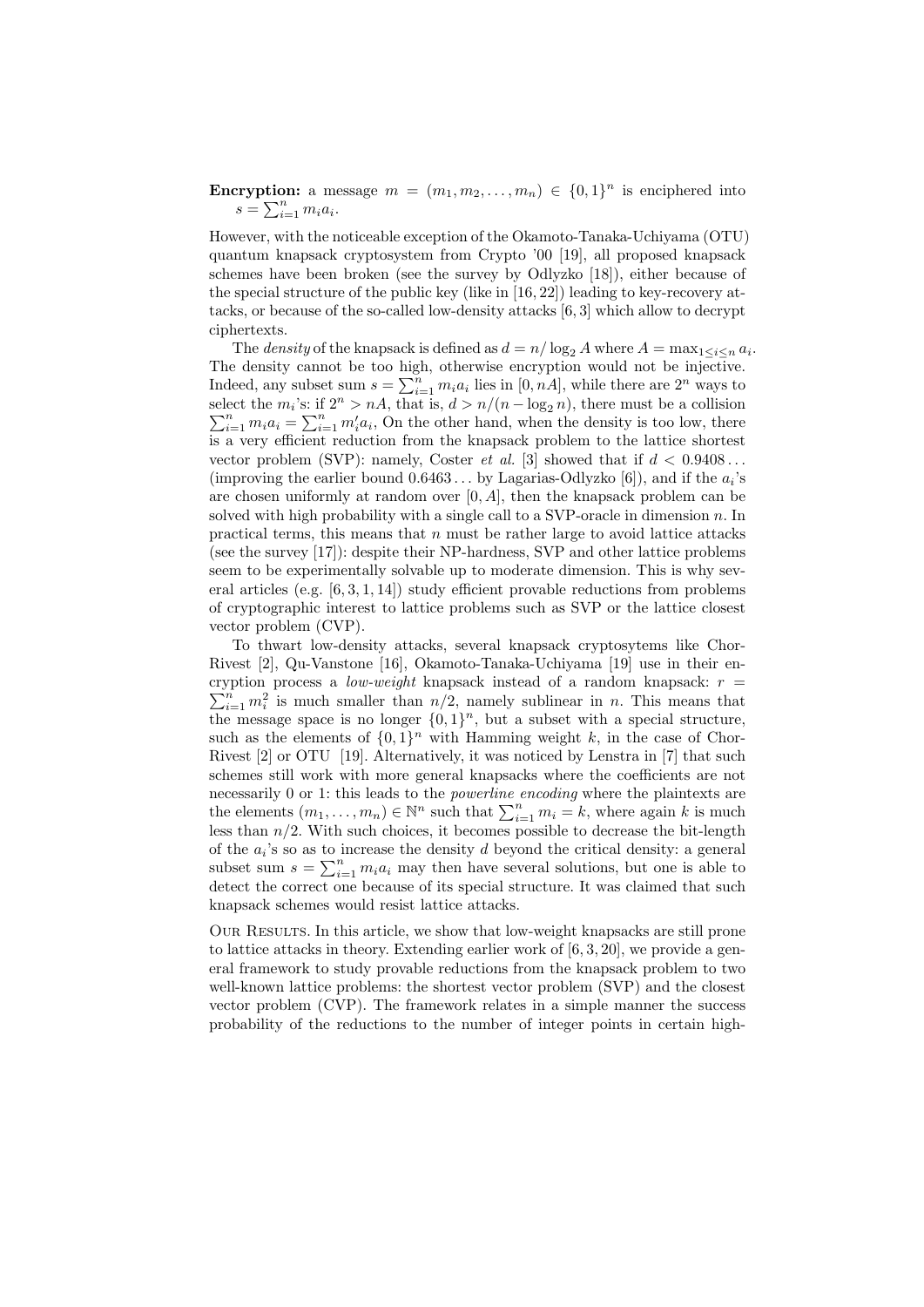dimensional spheres, so that the existence of reductions can be assessed based only on combinatorial arguments, without playing directly with lattices. We notice that this number of integer points can be computed numerically for any realistic choice of knapsacks, which makes it possible to analyze the resistance of any concrete choice of parameters for low-weight knapsack cryptosystems, which we illustrate on the Chor-Rivest cryptosystem. We also provide a simple asymptotic bound on the number of integer points to analyze the theoretical resistance of low-weight knapsack cryptosystems. Mazo and Odlyzko [9] earlier gave sharp bounds in certain cases which are well-suited to usual knapsacks, but not to low-weight knapsacks. As a result, we introduce the so-called *pseudo*density  $\kappa = r \log_2 n / \log_2 A$  (where  $r = \sum_{i=1}^n m_i^2$ ) to measure the resistance of low-weight knapsacks to lattice attacks: if  $\kappa$  is sufficiently low, we establish provable reductions to SVP and CVP. This shows that the security of the Okamoto-Tanaka-Uchiyama cryptosystem [19] from Crypto '00 cannot be based on a density argument because its pseudo-density is too low: like NTRU [4], the security requires the hardness of lattice problems. However, we do not claim to break OTU, and we actually believe that this system may be secure with an appropriate choice of the parameters, due to the gap between lattice oracles and existing lattice reduction algorithms, when the lattice dimension is sufficiently high. Our work shows that the density alone is not sufficient to measure the resistance to lattice attacks: one must also take into account the weight of the solution, which is what the pseudo-density does.

Related Work. Omura and Tanaka [20] showed that the Lagarias-Odlyzko reduction [6] could still apply to practical instantiations of the Chor-Rivest and Okamoto-Tanaka-Uchiyama schemes with binary encoding. However, they relied on the counting techniques of Mazo and Odlyzko [9] which are not tailored to low-weight knapsacks. Hence, they could analyze numerically the resistance of any concrete choice of the parameters, but the asymptotical behaviour was not clear. As a result, it was left open to define an analogue of density to low-weight knapsacks, and it was unknown whether or not the reduction could still work when plaintexts were non-binary strings such as in the powerline encoding. Our work shows that more general encodings like the powerline encoding do not rule out lattice attacks either.

ROAD MAP. The paper is organized as follows. In Section 2 we provide necessary background on lattices and the number of integer points in high-dimensional spheres. We study reductions from knapsacks to the closest lattice vector problem (CVP) in Section 3, in the case of binary knapsacks and low-weight knapsacks. We then extend those reductions to the shortest lattice vector problem (SVP) in Section 4. We apply our results to the OTU cryptosystem in Section 5, and to the Chor-Rivest cryptosystem in Section 6. Finally, we discuss the significance of our results on the security of low-weight knapsack cryptosystems in Section 7.

Acknowledgements. This work grew out of investigations carried out by the authors under a contract with NTT. We are grateful to NTT for requesting this research and allowing us to publish our results. The preparation of the paper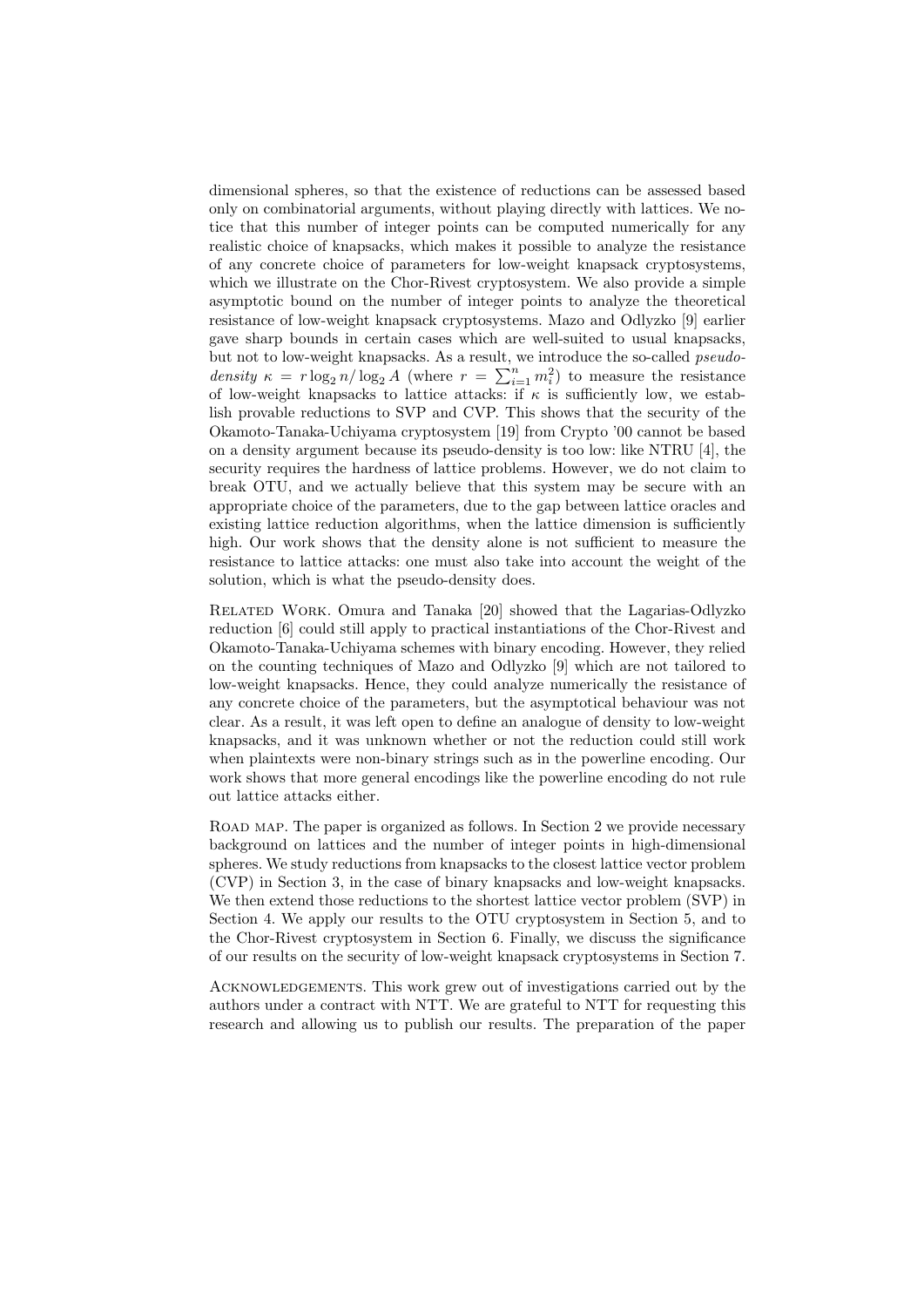has in part been supported by the Commission of the European Communities through the IST program under contract IST-2002-507932 ECRYPT. We thank Damien Stehlé and the anonymous referees for their helpful comments.

# 2 Background

# 2.1 Lattices

Let  $\| \cdot \|$  and  $\langle \cdot, \cdot \rangle$  be the Euclidean norm and inner product of  $\mathbb{R}^n$ . We refer to the survey [17] for a bibliography on lattices. In this paper, by the term lattice, we actually mean an integral lattice. An integral lattice is a subgroup of  $(\mathbb{Z}^n, +)$ , that is, a non-empty subset L of  $\mathbb{Z}^n$  which is stable by subtraction:  $\mathbf{x} - \mathbf{y} \in L$ whenever  $(\mathbf{x}, \mathbf{y}) \in L^2$ . The simplest lattice is  $\mathbb{Z}^n$ . It turns out that in any lattice L, not just  $\mathbb{Z}^n$ , there must exist linearly independent vectors  $\mathbf{b}_1, \ldots, \mathbf{b}_d \in L$  such that:

$$
L = \left\{ \sum_{i=1}^d n_i \mathbf{b}_i \mid n_i \in \mathbb{Z} \right\}.
$$

Any such d-tuple of vectors  $\mathbf{b}_1, \ldots, \mathbf{b}_d$  is called a basis of L: a lattice can be represented by a basis, that is, a matrix. Conversely, if one considers  $d$  integral vectors  $\mathbf{b}_1, \ldots, \mathbf{b}_d \in \mathbb{Z}^n$ , the previous set of all integral linear combinations of the  $\mathbf{b}_i$ 's is a subgroup of  $\mathbb{Z}^n$ , and therefore a lattice.

The *dimension* of a lattice  $L$  is the dimension  $d$  of the linear span of  $L$ . Since our lattices are subsets of  $\mathbb{Z}^n$ , they must have a shortest nonzero vector: In any lattice  $L \subseteq \mathbb{Z}^n$ , there is at least one nonzero vector  $\mathbf{v} \in L$  such that no other nonzero lattice vector has a Euclidean norm strictly smaller than that of v. Finding such a vector  $\bf{v}$  from an arbitrary basis of  $L$  is called the *shortest vector* problem (SVP). Another famous lattice problem is the closest vector problem (CVP): given a basis of  $L \subseteq \mathbb{Z}^n$  and a point  $\mathbf{t} \in \mathbb{Q}^n$ , find a lattice vector  $\mathbf{w} \in L$ minimizing the Euclidean norm of  $w - t$ .

It is well-known that as the dimension increases, CVP is NP-hard and SVP is NP-hard under randomized reductions (see [17, 12] for a list of complexity references). However, in practice, the best lattice reduction algorithms give good results up to moderate dimension: we will discuss this issue in Section 7. This is why it is interesting to study the solvability of various algorithmic problems, when one is given access to a SVP-oracle or a CVP-oracle in moderate dimension. We will call the oracles only once.

# 2.2 Lattice Points in High-Dimensional Spheres

Following [1, 9], we denote by  $N(n, r)$  the number of integer points in the *n*-Following [1, 9], we denote by  $N(n,r)$  the number of integer points in the *n*-<br>dimensional sphere of radius  $\sqrt{r}$  centered at the origin: that is,  $N(n,r)$  is the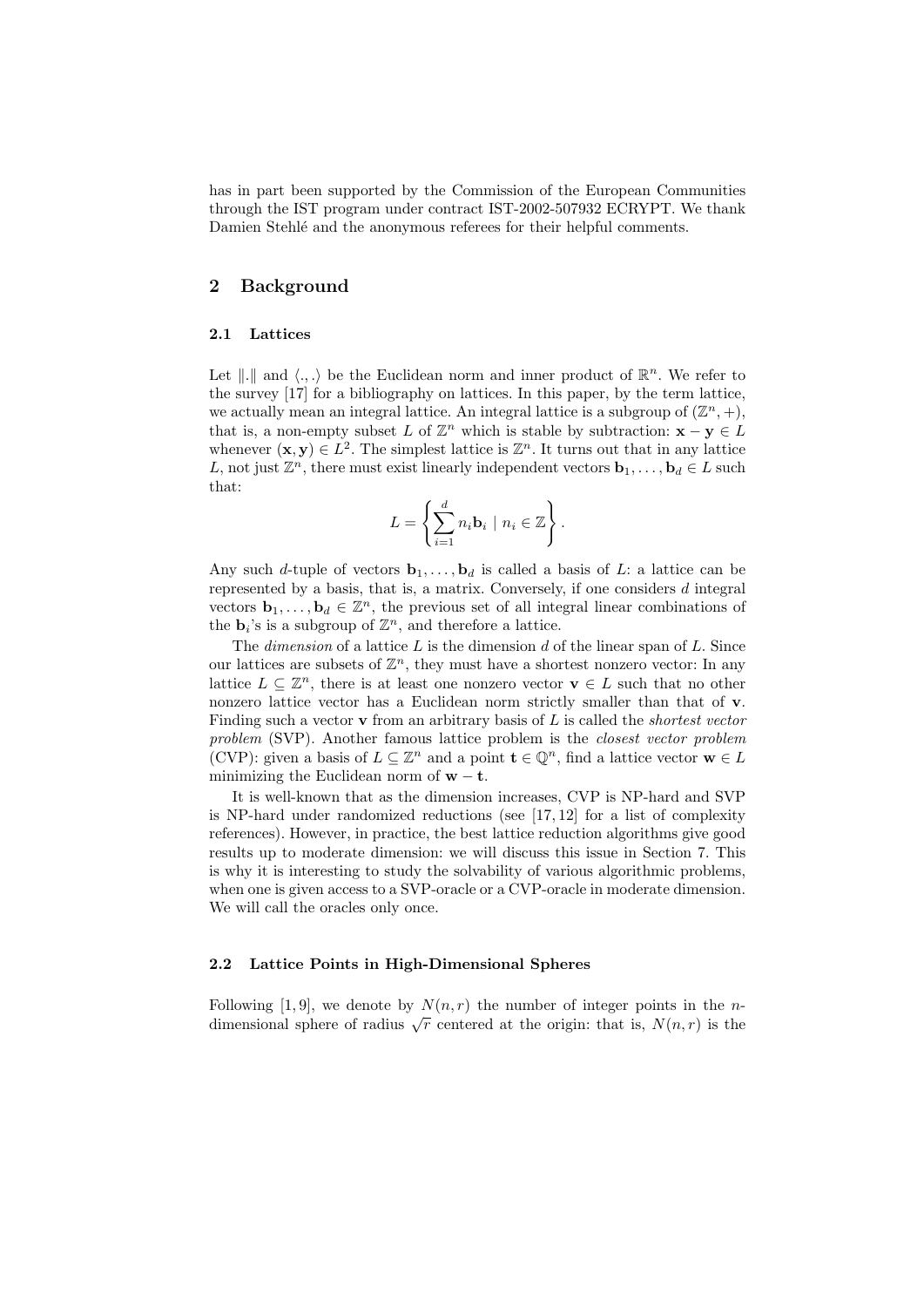number of  $(x_1, \ldots, x_n) \in \mathbb{Z}^n$  such that  $\sum_{i=1}^n x_i^2 \leq r$ . Clearly, we have the following induction formula (which was also given in the full version of [1]):

$$
N(n,r) = \begin{cases} 1 & \text{if } n = 0 \text{ and } r \ge 0, \\ 0 & \text{if } n = 0 \text{ and } r < 0, \\ \sum_{j=-\lfloor \sqrt{r} \rfloor}^{ \lfloor \sqrt{r} \rfloor} N(n-1, r-j^2) & \text{if } n > 0. \end{cases}
$$

This allows to compute  $N(n,r)$  numerically when n and r are not too large, since the running time is clearly polynomial in  $(n, r)$ .

When *n* grows to infinity, sharp estimates of  $N(n,r)$  are known when *r* is proportional to n (see [9]), in which case  $N(n,r)$  is exponential in n. Two particular cases are interesting for the knapsack problem: the techniques of Mazo and Odlyzko [9] show that  $N(n, n/2) \leq 2^{c_0 n}$  and  $N(n, n/4) \leq 2^{c_1 n}$  where  $(c_0, c_1) = (1.54724 \ldots, 1.0628 \ldots)$ . Note that  $1/c_0 = 0.6463 \ldots$  is the critical density of the Lagarias-Odlyzko attack [6], while  $1/c_1 = 0.9409...$  is the critical density of the attack of Coster et al. [3]. These techniques are very useful when the ratio  $r/n$  is fixed and known, but less so for more general choices of n and r.

For low-weight knapsacks, we need to upper bound  $N(n,r)$  when r is sublinear in  $n$ , in which case the techniques of Mazo and Odlyzko [9] do not seem well-suited. We will use instead the following simple bound:

**Lemma 1.** For all  $n, r \geq 0$ :

$$
N(n,r) \le 2^r \binom{n+r-1}{r}.
$$

*Proof.* Any vector counted by  $N(n, r)$  has at most r non-zero coordinates. Therefore, it suffices to bound the number of integer points with positive coordinates, and to multiply by  $2<sup>r</sup>$  to take sign into account. To conclude, the number of integer points with positive coordinates and norm less than  $\sqrt{r}$  is clearly bounded by the number  $K_n^r$  of combinations of r elements among n with repetition. And it is well-known that  $K_n^r = \binom{n+r-1}{r}$ . The contract of the contract of  $\Box$ 

Corollary 1. For all  $n, r > 0$ :

$$
N(n,r) \le \frac{2^r e^{r(r-1)/(2n)} n^r}{r!}.
$$

*Proof.* It suffices to prove that  $r! {n+r-1 \choose r} / n^r \leq e^{r(r-1)/(2n)}$ . We have:

$$
r! \binom{n+r-1}{r} / n^r = \frac{(n+r-1)(n+r-2)\cdots(n-1)}{n^r}
$$

$$
\leq \prod_{k=1}^{r-1} (1 + \frac{k}{n}) \leq \prod_{k=1}^{r-1} e^{k/n} \leq e^{r(r-1)/(2n)}
$$

 $\Box$ 

It follows that if both n and r grow to infinity with a sublinear  $r = o(n)$ , then  $N(n,r) = o(n^r)$  by Stirling's estimate.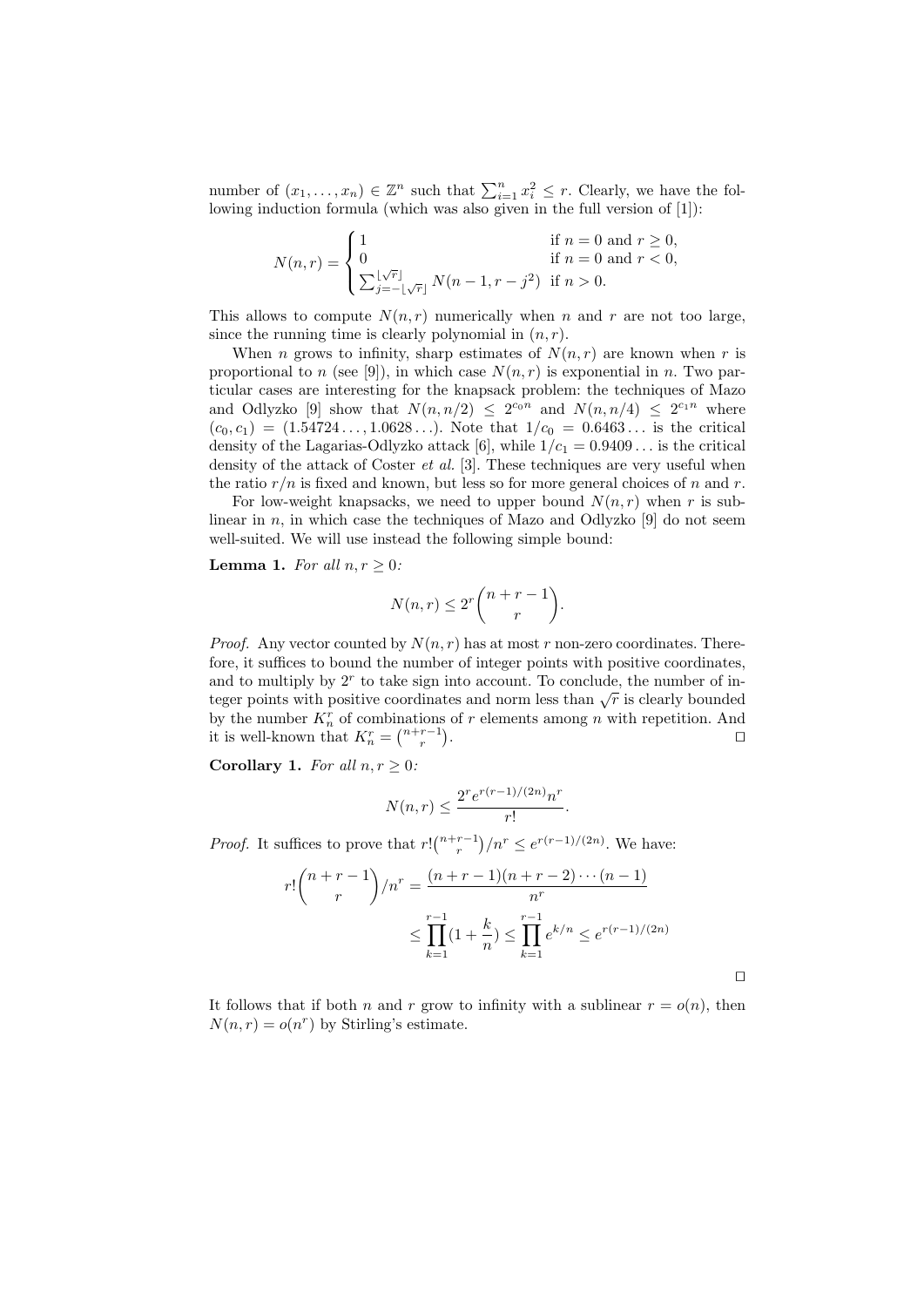# 3 Reducing Knapsacks to the Closest Vector Problem

In this section, we provide a general framework to reduce the knapsack problem to the closest vector problem. This allows us to easily study the case of lowweight knapsacks, which arguably simplifies the approach of [20] based on [6]. The earlier work [6, 3] only considered reductions to the shortest vector problem, but we start with the closest vector problem because it is simpler to understand, and it gives slightly stronger reductions. We will later adapt those results to the shortest vector problem.

We will distinguish two types of knapsacks. The *binary knapsack* problem is the original knapsack problem: given a set  $\{a_1, a_2, \ldots, a_n\}$  of positive integers and a sum  $s = \sum_{i=1}^{n} m_i a_i$ , where each  $m_i \in \{0, 1\}$ , recover the  $m_i$ 's. Because of the powerline encoding, we will also be interested in a more general knapsack problem with non-binary coefficients, which we call the low-weight knapsack problem: given a set  $\{a_1, a_2, \ldots, a_n\}$  of positive integers and a linear combination  $s = \sum_{i=1}^{n} m_i a_i$ , where each  $m_i \in \mathbb{Z}$  and  $r = \sum_{i=1}^{n} m_i^2$  is small, recover the  $m_i$ 's. The case  $r = o(n)$  is of particular interest.

### 3.1 A General Framework

Solving the knapsack problem amounts to finding a small solution of an inhomogeneous linear equation, which can be viewed as a closest vector problem in a natural way, by considering the corresponding homogeneous linear equation, together with an arbitrary solution of the inhomogeneous equation. Let  $s = \sum_{i=1}^{n} m_i a_i$  be a subset sum, where each  $m_i \in \{0, 1\}.$ 

The link between knapsacks and lattices comes from the homogeneous linear equation. Consider indeed the set  $L$  of all integer solutions to the homogeneous equation, that is, L is the set of vectors  $(z_1, \ldots, z_n) \in \mathbb{Z}^n$  such that:

$$
z_1 a_1 + \dots + z_n a_n = 0. \tag{1}
$$

The set L is clearly a subgroup of  $\mathbb{Z}^n$  and is therefore a lattice. Its dimension is  $n-1$ . It is well-known that a basis of L can be computed in polynomial time from the  $a_i$ 's (see *e.g.* [16] for one way to do so).

Using an extended gcd algorithm, one can compute in polynomial time integers  $y_1, \ldots, y_n$  such that

$$
s = \sum_{i=1}^{n} y_i a_i.
$$
 (2)

The  $y_i$ 's form an arbitrary solution of the inhomogenous equation. Now the vector  $\mathbf{v} = (y_1 - m_1, \dots, y_n - m_n)$  belongs to L. And this lattice vector is fairly close to the vector  $\mathbf{t}_1 = (y_1, \ldots, y_n)$  as the coordinates of the difference are the  $m_i$ 's. The main idea is that by finding the closest vector to  $t_1$  in the lattice L, one may perhaps recover  $\bf{v}$  and hence the  $m_i$ 's. The success probability of our reductions will depend in a simple manner on the number of integer points in high-dimensional spheres.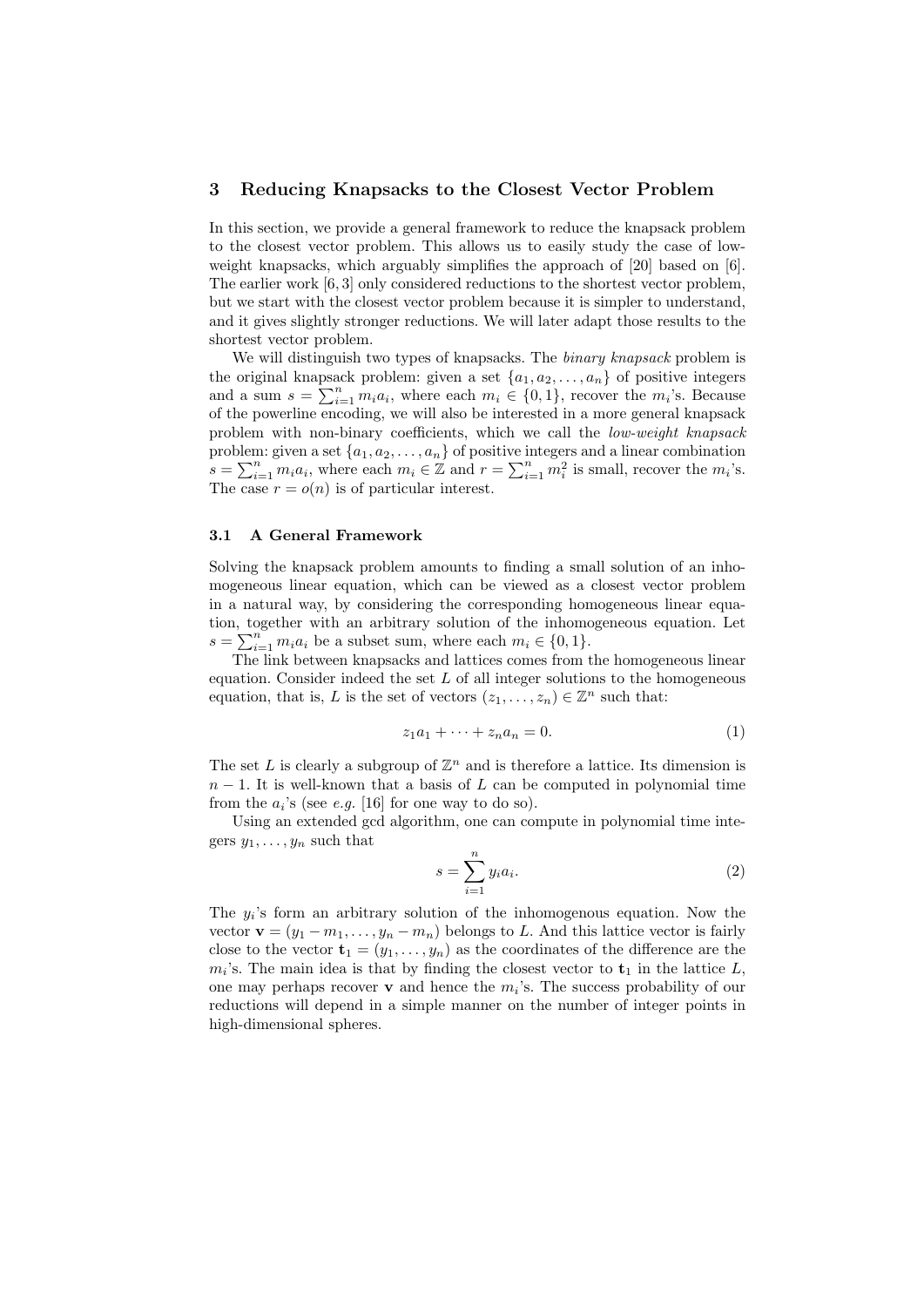#### 3.2 Binary Knapsacks

 $\sqrt{n/2}$ . But because  $m_i \in \{0, 1\}$ , the lattice vector **v** is even closer to the vector In the case of binary knapsacks, the distance between  $t_1$  and  $v$  is roughly  $\mathbf{t}_2 = (y_1 - 1/2, \dots, y_n - 1/2)$  for which the distance is exactly  $\sqrt{n/4}$ . It is this simple fact which explains the difference of critical density between the Lagarias-Odlyzko reduction  $[6]$  and the reduction by Coster  $et$  al.  $[3]$ . The following results are straightforward:

Lemma 2. In the case of binary knapsacks, we have:

- 1. **v** is a closest vector to  $t_2$  in the lattice  $L$ .
- 2. If  $\mathbf{v}'$  is a closest vector to  $\mathbf{t}_2$  in L, then  $\|\mathbf{v}' \mathbf{t}_2\| = \sqrt{n/4}$  and  $\mathbf{v}'$  is of the form  $\mathbf{v}' = (y_1 - m'_1, \dots, y_n - m'_n)$  where  $s = \sum_{i=1}^n m'_i a_i$  and  $m'_i \in \{0, 1\}.$

Proof. The key observation is that elements of the lattice have integer coordinates and that each coordinate contributes to the distance to  $t_2$  by at least  $1/2$ .  $\Box$ 

This gives a deterministic polynomial-time reduction from the binary knapsack problem to the closest vector problem (CVP) in a lattice of dimension  $n-1$ : this reduction was sketched in the survey [17], and can be viewed as a variant of an earlier reduction by Micciancio [11], who used a different lattice whose dimension was *n*, instead of  $n - 1$  here.

Thus, a single call to a CVP-oracle in an  $(n-1)$ -dimensional lattice automatically gives us a solution to the binary knapsack problem, independently of the value of the knapsack density, but this solution may not be the one we are looking for, unless the unicity of the solution is guaranteed. One particular case for which the unicity is guaranteed is Merkle-Hellman: more generally, for any traditional knapsack cryptosystem such that the set of plaintexts is the whole  $\{0,1\}^n$  without decryption failures, a single call to a CVP-oracle is sufficient to decrypt.

It is nevertheless interesting to know when one can guarantee the unicity of the solution for general knapsacks. But if for instance some  $a_i$  is a subset sum of other  $a_i$ 's where  $j \in J$ , then clearly, all knapsacks involving only  $a_i$  and  $a_\ell$ 's where  $\ell \notin J$  may also be decomposed differently using the  $a_j$ 's where  $j \in J$ . This means that to guarantee unicity of solutions in a general knapsack, we may only hope for probabilistic statements, by considering random knapsacks where the  $a_i$ 's are assumed to be chosen uniformly at random in  $[0, A]$ :

**Theorem 1.** Let  $(m_1, \ldots, m_n) \in \{0,1\}^n$ . Let  $a_1, \ldots, a_n$  be chosen uniformly and independently at random in [0, A]. Let  $s = \sum_{i=1}^{n} m_i a_i$ . Let L and the  $y_i$ 's be defined by (1) and (2). Let **c** be a vector in L closest to the vector  $\mathbf{t}_2 = (y_1 1/2, \ldots, y_n-1/2$ ). Then the probability that **c** is not equal to  $(y_1-m_1, \ldots, y_n-1)/2$  $m_n$ ) is less than  $(2^n - 1)/A$ .

*Proof.* By Lemma 2, c is of the form  $c = (y_1 - m'_1, \ldots, y_n - m'_n)$  where  $s =$ Proof. By Lemma 2, c is of the form  $c = (y_1 - m_1, \ldots, y_n - m_n)$  where  $s = \sum_{i=1}^n m_i' a_i$  and  $m_i' \in \{0,1\}$ . If c is not equal to  $(y_1 - m_1, \ldots, y_n - m_n)$ , then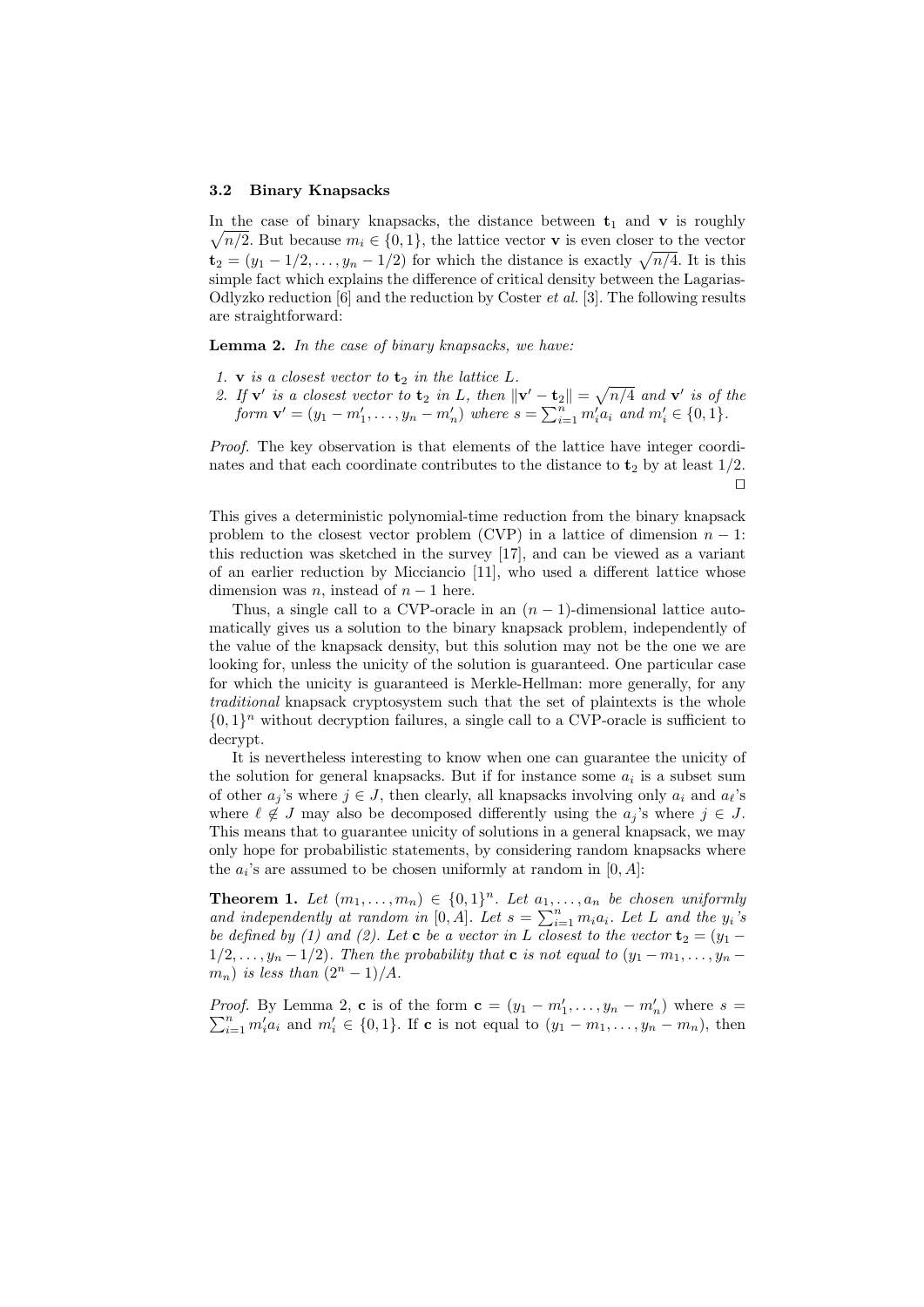${\bf m}' = (m'_1, \ldots, m'_n) \neq {\bf m} = (m_1, \ldots, m_n)$ . But:

$$
\sum_{i=1}^{n} (m_i - m'_i)a_i = 0.
$$
 (3)

Since  $\mathbf{m} \neq \mathbf{m}'$ , there exists  $i_0$  such that  $m_{i_0} \neq m'_{i_0}$ . For any choice of  $(a_i)_{i \neq i_0}$ , there exists a unique choice of  $a_{i_0}$  satisfying (3), since  $m_{i_0} - m'_{i_0} = \pm 1$ . It follows that for a given  $\mathbf{m}' \neq \mathbf{m}$ , the probability that  $(y_1 - m'_1, \ldots, y_n - m'_n)$  is equal to **c** is less than 1/A. We conclude since the number of **m'** is  $2^n - 1$ . □

This shows that when the density  $d = n/\log_2 A$  is  $\lt 1$ , there is with high probability a unique solution, and this solution can be obtained by a single call to a CVP-oracle in dimension  $n-1$ .

# 3.3 Low-Weight Knapsacks

We showed that the hidden vector  $\mathbf{v} \in L$  related to the knapsack solution was relatively close to two target vectors  $t_1$  and  $t_2$ . In fact, v was a lattice vector closest to  $t_2$ : the distance was  $\sqrt{n/4}$ . In the general binary case, this was better than  $t_1$  for which the distance was expected to be  $\sqrt{n/2}$ , provided that the Hamming weight of the knapsack was roughly  $n/2$ . But if the Hamming weight Hamming weight of the knapsack was roughly  $n/2$ . But if the Hamming weight k is much smaller than  $n/2$ , then the distance between **m** and  $\mathbf{t}_1$  is only  $\sqrt{k}$ , which is much less than  $\sqrt{n/4}$ . We obtain the following general result regarding low-weight knapsacks (not necessarily binary):

**Theorem 2.** Let  $\mathbf{m} = (m_1, \ldots, m_n) \in \mathbb{Z}^n$ . Let  $a_1, \ldots, a_n$  be chosen uniformly and independently at random in [0, A]. Let  $s = \sum_{i=1}^{n} m_i a_i$ . Let L and the  $y_i$ 's be defined by (1) and(2). Let **c** be a vector in L closest to the vector  $t_1$  =  $(y_1, \ldots, y_n)$ . Then the probability that **c** is not equal to  $(y_1 - m_1, \ldots, y_n - m_n)$ is less than  $N(n, ||\mathbf{m}||^2)/A$ .

*Proof.* By definition, **c** is of the form  $\mathbf{c} = (y_1 - m'_1, \dots, y_n - m'_n)$  where  $s =$ *Proof.* By definition, **c** is of the form  $c = (y_1 - m_1, \ldots, y_n - m_n)$  where  $s = \sum_{i=1}^n m_i' a_i$  and  $m_i' \in \mathbb{Z}$ . Let  $\mathbf{m}' = (m_1', \ldots, m_n')$ . Because **c** cannot be farther from  $\mathbf{t}_1$  than  $\mathbf{v}$ ,  $\|\mathbf{m}'\| \leq \|\mathbf{m}\|$ . If c is not equal to  $(y_1 - m_1, \ldots, y_n - m_n)$ , then  $\mathbf{m}' \neq \mathbf{m} = (m_1, \ldots, m_n)$ : there exists  $i_0$  such that  $m_{i_0} \neq m'_{i_0}$ . For any choice of  $(a_i)_{i\neq i_0}$ , there exists at most one choice of  $a_{i_0}$  satisfying (3). It follows that for a given  $\mathbf{m}' \neq \mathbf{m}$ , the probability that  $(y_1 - m'_1, \ldots, y_n - m'_n)$  is the closest vector is less than  $1/A$ . We conclude since the number of **m'** is less than  $N(n, ||\mathbf{m}||^2)$ , as  $\|\mathbf{m}'\| \leq \|\mathbf{m}\|$ .

Note that  $N(n, ||\mathbf{m}||^2)$  can be evaluated numerically from Section 2.2, so that one can bound the failure probability for any given choice of the parameters.

We saw that  $t_1$  was better than  $t_2$  with low-weight knapsacks, but the choice  $t_1$  can be improved if  $k = \sum_{i=1}^n m_i \neq 0$ , which is the case of usual knapsacks where all the  $m_i$ 's are positive. Consider indeed  $\mathbf{t}_3 = (y_1 - k/n, y_2 - k/n, \dots, y_n$  $k/n$ ). Then  $\|\mathbf{v} - \mathbf{t}_3\|^2 = \|\mathbf{m}\|^2 - k^2/n$  which is less than  $\|\mathbf{v} - \mathbf{t}_1\|^2 = \|\mathbf{m}\|^2$ . By replacing  $t_1$  with  $t_3$  in Theorem 2, the result becomes: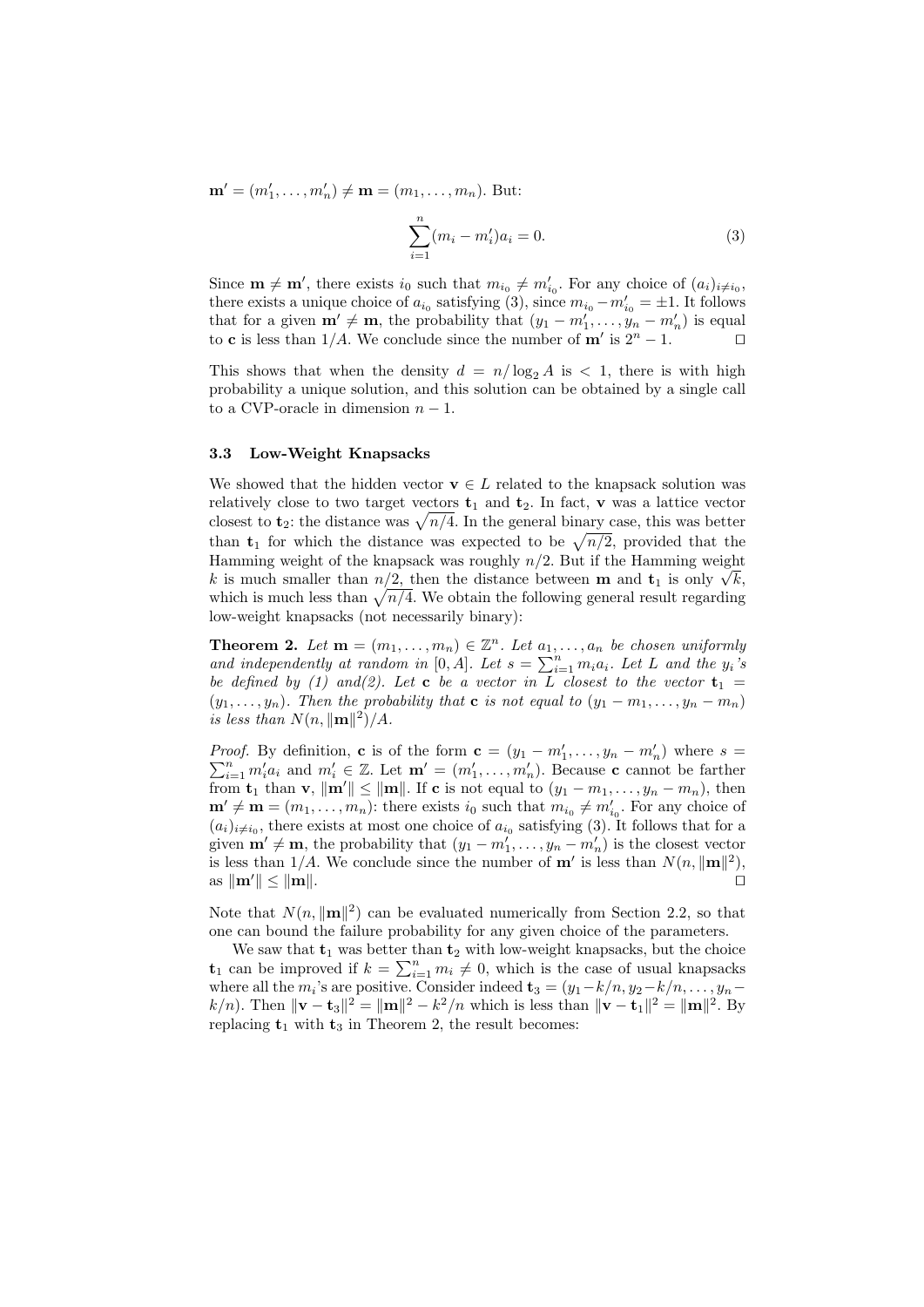**Theorem 3.** Let  $\mathbf{m} = (m_1, \ldots, m_n) \in \mathbb{Z}^n$  and  $k = \sum_{i=1}^n m_i$ . Let  $a_1, \ldots, a_n$  be chosen uniformly and independently at random in  $[0, A]$ . Let  $s = \sum_{i=1}^{n} m_i a_i$ . Let L and the  $y_i$ 's be defined by (1) and(2). Let **c** be a vector in L closest to the vector  $\mathbf{t}_3 = (y_1 - k/n, \ldots, y_n - k/n)$ . Then the probability that  $\mathbf{c}$  is not equal to  $(y_1 - m_1, \ldots, y_n - m_n)$  is less than  $N(n, ||\mathbf{m}||^2 - k^2/n)/A$ .

If  $k = \sum_{i=1}^{n} m_i$  is proportional to n, Theorem 3 yields a significant improvement over Theorem 2: for instance, if we consider a binary random knapsack for which  $k \approx n/2$ , Theorem 3 involves  $N(n, n/4)$  instead of  $N(n, n/2)$  for Theorem 2, which is exactly the difference between the critical densities of the Lagarias-Odlyzko reduction [6] and the reduction by Coster *et al.* [3]. However, in the case of low-weight knapsacks where  $k = o(n)$ , the improvement becomes marginal, as  $k^2/n$  is then negligible with respect to  $\|\mathbf{m}\|^2$ . To simplify the presentation and the discussion, we will therefore rather consider Theorem 2.

# 4 Reducing Knapsacks to the Shortest Vector Problem

In the previous section, we established reductions from knapsack problems (binary and low-weight) to the closest vector problem. The original lattice attacks [6, 3] on knapsacks only considered reductions to the shortest vector problem (SVP), not to CVP. In this section, we show that our reductions to CVP can be adapted to SVP, thanks to the well-known embedding or (homogenization) method introduced by Kannan (see [5, 12, 13]), which tries to transform an  $(n-1)$ -dimensional CVP to an *n*-dimensional SVP. In general, the embedding method is only heuristic, but it can be proved in the special case of knapsack lattices. This is interesting from a practical point of view, because CVP is often solved that way.

We adapt Theorem 2 to SVP. Again, we let  $s = \sum_{i=1}^n m_i a_i$ . Let L be the lattice defined by (1), and let the  $y_i$ 's be defined by (2). Let  $(\mathbf{b}_1, \ldots, \mathbf{b}_{n-1})$ be a basis of  $L$ . We embed  $L$  into the *n*-dimensional lattice  $L'$  spanned by  $(1, y_1, \ldots, y_n) \in \mathbb{Z}^{n+1}$  and the  $n-1$  vectors of the form  $(0, \mathbf{b}_i) \in \mathbb{Z}^{n+1}$ . We let  $\mathbf{m}' = (1, m_1, \dots, m_n) \in \mathbb{Z}^{n+1}$ . By definition,  $\mathbf{m}' \in L'$  and its norm is relatively short. The following result lowers the probability that  $m'$  is the shortest vector of  $L'$ .

**Theorem 4.** Let  $\mathbf{m} = (m_1, \ldots, m_n) \in \mathbb{Z}^n$ . Let  $a_1, \ldots, a_n$  be chosen uniformly and independently at random in [0, A]. Let  $s = \sum_{i=1}^{n} m_i a_i$ . Let  $L'$ ,  $m'$  and the  $y_i$ 's be defined as previously. Let s be a shortest non-zero vector in L'. Then the probability that **s** is not equal to  $\pm \mathbf{m}'$  is less than

$$
(1 + 2(1 + ||\mathbf{m}||^2)^{1/2})N(n, ||\mathbf{m}||^2)/A.
$$

*Proof.* By definition of L', **s** is of the form  $\mathbf{s} = (r, ry_1 - z_1, \dots, ry_n - z_n)$  where  $r \in \mathbb{Z}$ , and  $(z_1, \ldots, z_n) \in L$ . Since **s** is a shortest vector:

$$
\|\mathbf{s}\|^2 \le \|\mathbf{m}'\|^2 = 1 + \|\mathbf{m}\|^2. \tag{4}
$$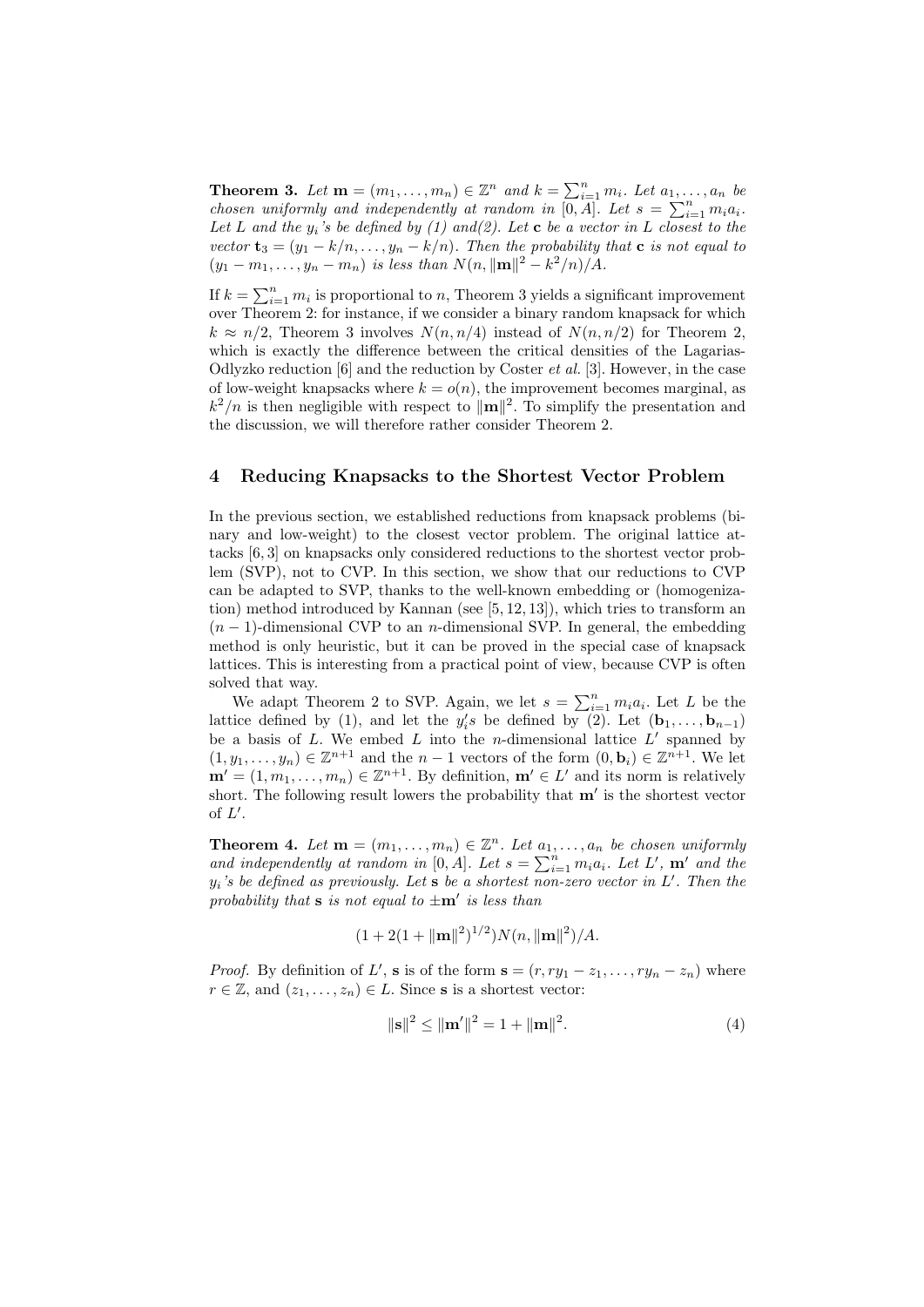It follows that  $r^2 \leq 1 + ||\mathbf{m}||^2$ . Let  $u_i = ry_i - z_i$  and  $\mathbf{u} = (u_1, \dots, u_n)$ . We have  $\|\mathbf{u}\| \leq \|\mathbf{s}\|$ . Notice that:

$$
\sum_{i=1}^{n} (u_i - rm_i)a_i = 0.
$$
 (5)

We distinguish two cases. If  $r = 0$ , then  $\mathbf{u} \neq 0$ , and it follows that the probability of (5) being satisfied for a given  $u \neq 0$  is less than 1/A. And the number of possible **u** is bounded by  $N(n, ||\mathbf{m}||^2)$ . Otherwise,  $r \neq 0$ , and there are at most  $2(1 + ||\mathbf{m}||^2)^{1/2}$  possible values for r. If  $\mathbf{s} \neq \pm \mathbf{m}'$ , we claim that there exists  $i_0$ such that  $u_{i_0} - rm_{i_0} \neq 0$ , in which case the probability that (5) is satisfied is less than 1/A. Otherwise,  $\mathbf{u} = r\mathbf{m}$ : if  $|r| > 1$ , this would imply that  $\|\mathbf{u}\| \geq \|\mathbf{m}\|$ , and **s** would not be shorter than  $\mathbf{m}'$ ; else  $r = \pm 1$ , and  $\mathbf{u} = \pm \mathbf{m}$  which contradicts  $\mathbf{s} \neq \pm \mathbf{m}'$ . This concludes the proof.

Theorem 4 provides essentially the same bound on the success probability as Theorem 2, because  $\|\mathbf{m}\|$  is negligible with respect to  $N(n, \|\mathbf{m}\|^2)$ . This means that in the case of low-weight knapsacks, there is no significant difference between the CVP and SVP cases.

Theorem 4 can be viewed as a generalization of the Lagarias-Odlyzko result [6]. Indeed, if we consider a binary knapsack of Hamming weight  $\leq n/2$ (which we may assume without loss of generality), then the failure probability is less than

$$
(1+2(1+n/2)^{1/2})N(n,n/2)/A.
$$

Since  $N(n, n/2) \leq 2^{c_0 n}$  where  $c_0 = 1.54724...$  (see Section 2), it follows that the failure probability of the reduction to SVP is negligible provided that the density  $d = n/\log_2 A$  is strictly less than  $1/c_0 = 0.6463...$ , which matches the Lagarias-Odlyzko result [6].

We omit the details but naturally, the improvement of Theorem 3 over Theorem 2 can be adapted to Theorem 4 as well:  $N(n, ||m||^2)$  would decrease to  $N(n, ||m||^2 - k^2/n)$  where  $k = \sum_{i=1}^n m_i$ , provided that one subtracts  $k/n$  to both  $y_i$  and  $m_i$  in the definition of  $\overline{L'}$  and  $\mathbf{m'}$ . In the particular case of binary knapsacks, this matches the result of Coster *et al.* [3]: because  $N(n, n/4) \leq 2^{c_1 n}$ where  $c_1 = 1.0628...$ , the failure probability would be negligible provided that the knapsack density is less than  $1/c_1 = 0.9409...$  Whereas there was almost no difference between the CVP reduction and the SVP reduction for low-weight knapsacks, there is a difference in the case for binary knapsacks: in Theorem 1, the critical density was 1 and not  $1/c<sub>1</sub>$ . And that would not have changed if we had transformed the CVP-reduction of Theorem 1 (instead of that of Theorem 3) into a probabilistic reduction to SVP. This is because Lemma 2 used in Theorem 1 (but not in Theorem 3) has no analogue in the SVP setting, which explains why the result with a CVP-oracle is a bit stronger than with a SVP-oracle: there are more parasites with SVP.

In other words, the framework given in Section 3 revisits the SVP reductions of Lagarias-Odlyzko [6] and Coster et al. [3]. By applying the embedding technique, we obtain the same critical densities when transforming our CVP reductions of Theorem 2 and 3 into SVP reductions.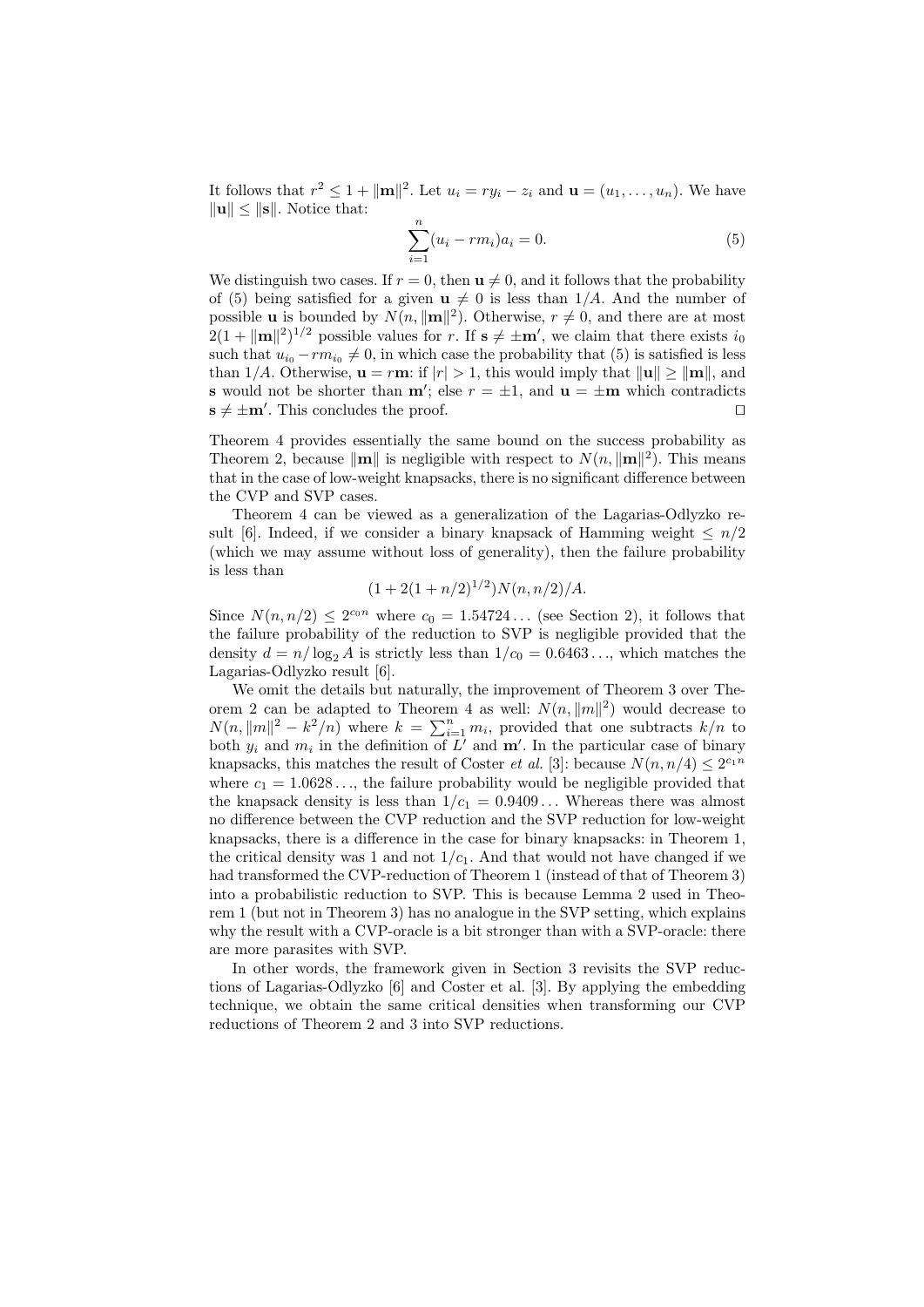# 5 Application to the OTU Cryptosystem

In this section, we apply the results of Sections 2, 3 and 4 to the Okamoto-Tanaka-Uchiyama cryptosystem [19] from Crypto 2000.

#### 5.1 Description of OTU

The OTU cryptosystem is a knapsack cryptosystem where the knapsack has a hidden structure based on discrete logarithms like the Chor-Rivest scheme [2], but where no information on the DL group leaks, thwarting attacks like [22]. The key generation of OTU requires the extraction of discrete logarithms: if quantum computers are available, one can apply Shor's quantum algorithm, otherwise one uses groups with a special structure (e.g. groups of smooth order) so that DL is tractable.

The knapsack  $(a_1, \ldots, a_n)$  used by OTU has a special structure. Let  $A =$  $\max_{1 \leq i \leq n} a_i$ . To allow decryption, it turns out that A is such that  $A \geq p^k$  for some integers  $p, k > 1$ , and p is such that there are at least n coprime numbers  $\leq p$ , which implies that  $p \geq n$ , and therefore  $A \geq n^k$ , and  $\log_2 A$  is at least linear in k. The OTU scheme allows two kinds of encoding:

- The binary encoding, where the plaintexts are all  $(m_1, \ldots, m_n) \in \{0, 1\}^n$ such that  $\sum_{i=1}^n m_i = k$ .
- The powerline encoding [7], where the plaintexts are all  $(m_1, \ldots, m_n) \in \mathbb{N}^n$ such that  $\sum_{i=1}^n m_i = k$ .

There is no concrete choice of parameters proposed in [19]. However, it was pointed out on page 156 of [19] that the choice  $k = 2^{(\log n)^c}$  where c is a constant < 1 would have interesting properties. We will pay special attention to that case since it is the only asymptotical choice of  $k$  given in [19], but we note from the discussion in [19, Section 3.4] that the scheme could tolerate larger values of  $k$ , up to maybe a constant times  $n/\log n$ . Perhaps the main drawback with larger values of k is the keysize, as the storage of the knapsack is  $\Omega(nk)$  bits, which is then essentially quadratic if  $k = n/\log n$ . What is clear is that k is at most  $O(n/\log n)$ : indeed the density in OTU is  $O(n/(k \log n))$ , and the density must be lower bounded by a constant  $> 0$  to ensure the hardness of the knapsack, which implies that  $k = O(n/\log n)$ . This means that we should study two cases: the suggested case  $k = 2^{(\log n)^c}$  where c is a constant < 1, and the extreme case  $k = O(n/\log n)$ .

#### 5.2 Resistance to Low-Density Attacks

The parameter A can be chosen as small as  $O(p^k)$  and p can be as small as *n* log *n*. For the suggested case  $k = 2^{(\log n)^c}$ , we have  $\log A = O(k \log p) = o(n)$ . It follows that the usual density  $d = n/\log_2 A$  grows to infinity, which is why it was claimed in [19] that OTU prevents usual lattice attacks [6, 3]. However, this density argument is misleading because the weight  $k$  is sublinear in  $n$ .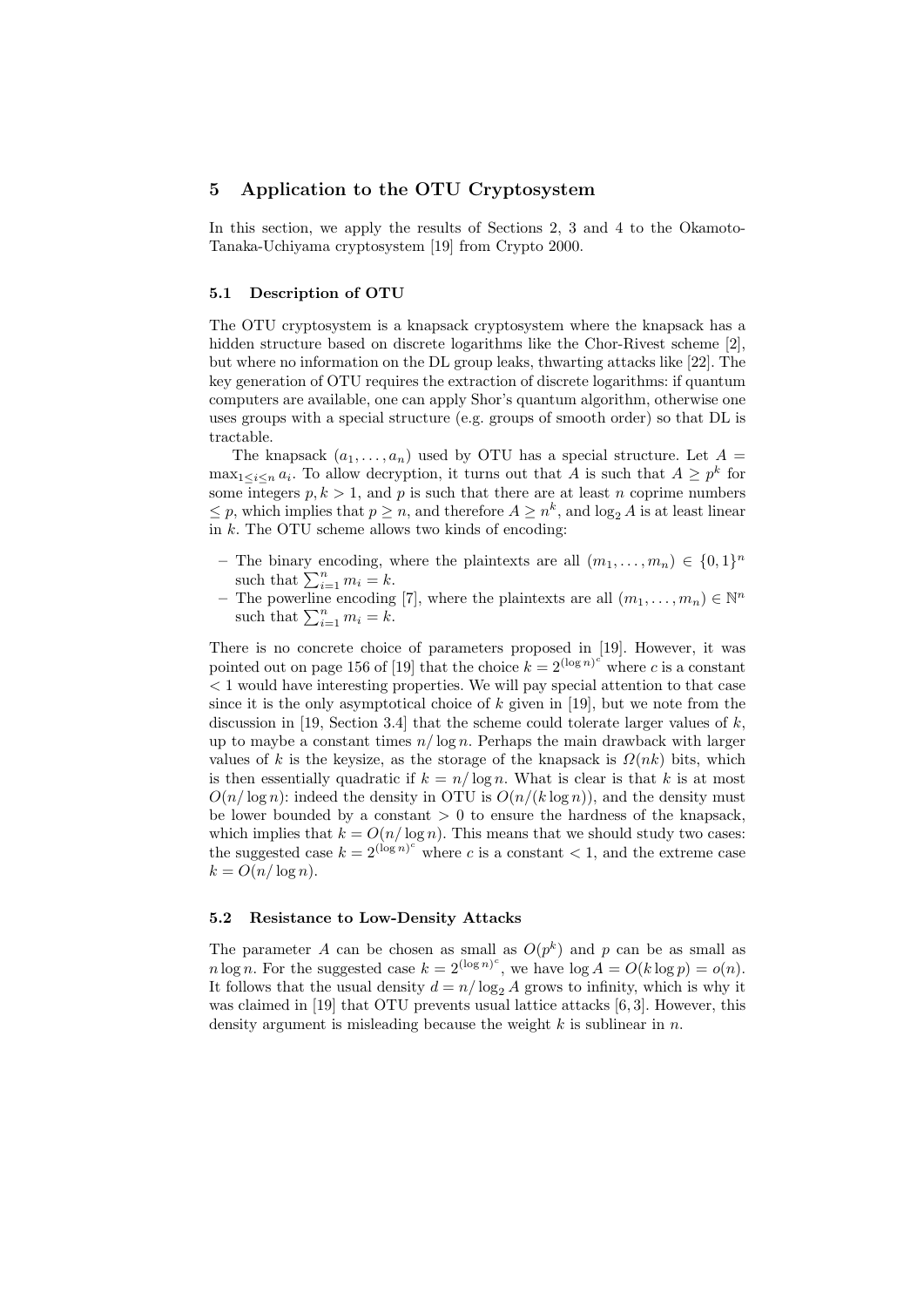Let  $\mathbf{m} = (m_1, \ldots, m_n)$  and  $s = \sum_{i=1}^n m_i a_i$ . Theorems 4 and 2 provide efficient reductions from knapsacks to SVP and CVP, provided that  $N(n, ||\mathbf{m}||^2)$  is negligible with respect to A.

With the binary encoding, we have  $\|\mathbf{m}\|^2 = k$ , and therefore  $N(n, \|\mathbf{m}\|^2) =$  $N(n, k)$ . We know that due to the choice of k in OTU (even in the extreme case), we have  $k = o(n)$  with k growing to infinity. Corollary 1 then implies that  $N(n,k) = o(n^k)$ , and therefore  $N(n,k)/A = o(1)$  since  $A \geq n^k$ . Hence Theorems 4 and 2 provide efficient reductions (with success probability asymptotically close to 1) to SVP and CVP in dimension n, provided that  $k = o(n)$ , which is a necessary requirement for OTU.

We now show that the powerline encoding does not significantly improve the situation, even though a plaintext m with the powerline encoding only satisfies  $k \leq ||\mathbf{m}||^2 \leq k^2$ . If  $||\mathbf{m}||^2$  was close to  $k^2$ , rather than k, Corollary 1 on  $N(n, ||\mathbf{m}||^2)$  would not allow us to conclude, because  $n^{k^2}$  would dominate A. The following result shows that  $\|\mathbf{m}\|^2$  is on the average much closer to k, as in the binary encoding:

**Theorem 5.** There exists a computable constant  $\alpha > 0$  such that the following holds. Let  $1 \leq k \leq n$  and  $y = (k-1)/n$ . Let  $\mathbf{m} = (m_1, \ldots, m_n) \in \mathbb{N}^n$  be chosen uniformly at random such that  $\sum_{i=1}^{n} m_i = k$ . Then the expected value of  $\|\mathbf{m}\|^2$ satisfies:

$$
E(\|\mathbf{m}\|^2) \le k(1 + \alpha y).
$$

*Proof.* As in the proof of Lemma 1, let  $K_n^k$  denote the number of combinations of k elements among n with repetition:  $K_n^{\tilde{k}} = \binom{n+k-1}{k} = \binom{n+k-1}{n-1}$ . We have:

$$
E(\|\mathbf{m}\|^2) = nE(m_i^2) = n\sum_{x=1}^k x^2 \frac{K_{n-1}^{k-x}}{K_n^k}
$$
  
= 
$$
n\sum_{x=1}^k x^2 \frac{k(k-1)\cdots(k-x+1)\times(n-1)}{(n+k-1)(n+k-2)\cdots(n+k-x-1)}.
$$

Let:

$$
s(n, x, k) = n(n - 1)x^{2} \frac{k(k - 1) \cdots (k - x + 1)}{(n + k - 1)(n + k - 2) \cdots (n + k - x - 1)},
$$

so that  $E(\|\mathbf{m}\|^2) = \sum_{x=1}^k s(n, x, k)$ . We will see that the first term dominates in this sum:

$$
s(n, 1, k) = \frac{n(n-1)k}{(n+k-1)(n+k-2)} \le k.
$$

We now bound  $s(n, x, k)$  for all  $2 \leq x \leq k$ :

$$
s(n, x, k) \le kx^2 \frac{(k-1)(k-2)\cdots(k-x+1)}{(n+k-1)(n+k-2)\cdots(n+k-x+1)}
$$
  
=  $kx^2 \prod_{u=k-x+1}^{k-1} \frac{u}{n+u} \le kx^2 \left(\frac{k-1}{n+k-1}\right)^{x-1}$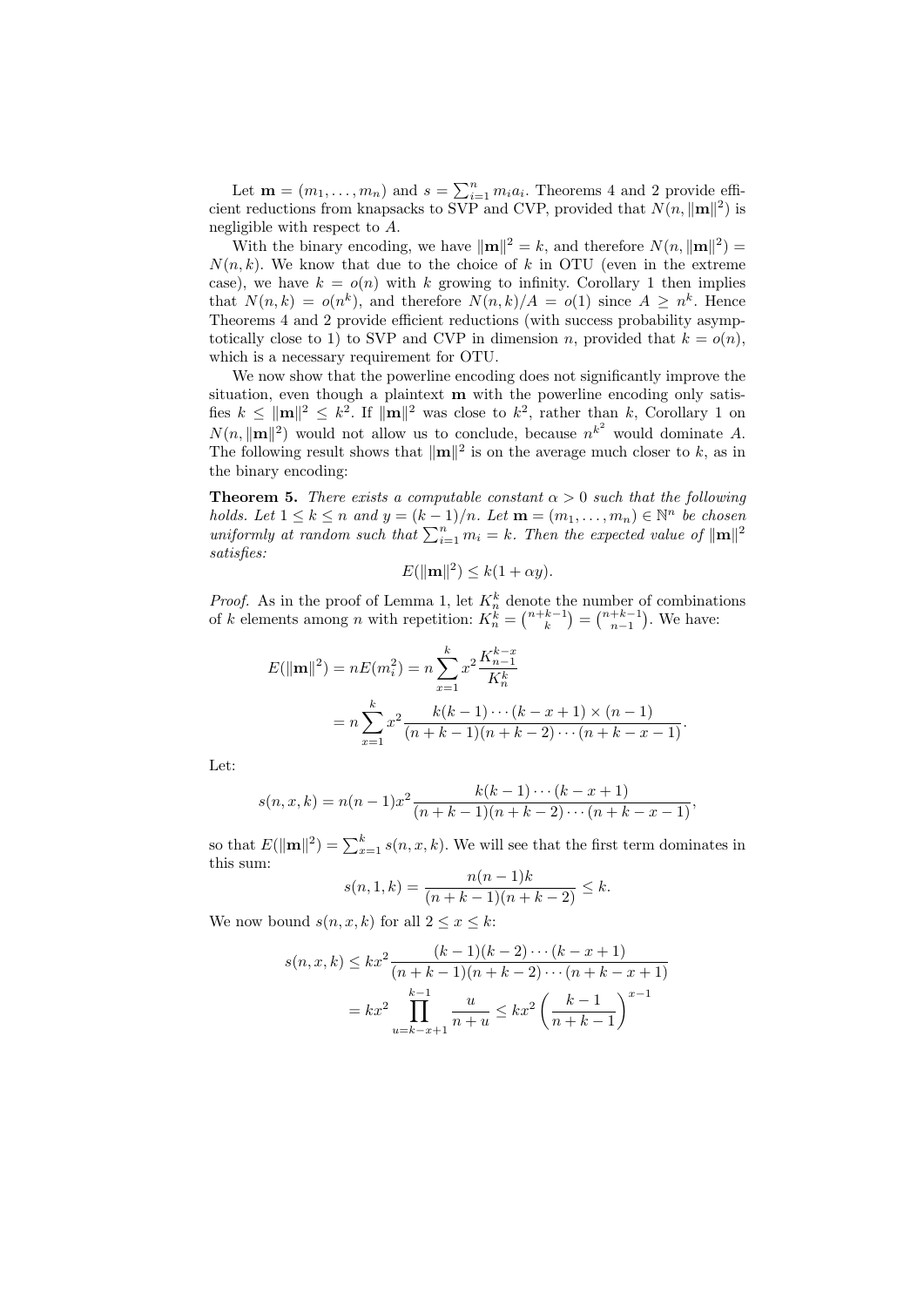$$
\leq kx^2 \left(\frac{y}{1+y}\right)^{x-1} \text{ with } y = \frac{k-1}{n}.
$$

Hence, by separating the first two terms in the sum:

$$
E(\|\mathbf{m}\|^2) \le k \left(1 + \frac{4y}{1+y} + \sum_{x=3}^k x^2 \left(\frac{y}{1+y}\right)^{x-1}\right).
$$

Because  $1 \leq k \leq n$ , we have  $0 \leq y < 1$  and  $0 \leq y/(1+y) < 1/2$ . Thus, we only need to bound the series:

$$
f(y) = \sum_{x=3}^{\infty} x^2 \left(\frac{y}{1+y}\right)^{x-1}.
$$

A short derivative computation shows that for any  $0 \leq z \leq 1/2$ , the function  $x \mapsto x^2 z^{x-1}$  decreases over  $x \geq 3$ , because  $2 + 3\ln(1/2) < 0$ . Therefore, letting  $z = y/(1 + y)$ , we obtain for all  $k > 1$ :

$$
f(y) \le \int_2^{\infty} x^2 z^{x-1} dx = \left[ \frac{z^{x-1}}{\ln z} \left( x^2 - \frac{2x}{\ln z} + \frac{2}{\ln^2 z} \right) \right]_2^{\infty} = \frac{-z}{\ln z} \left( 4 - \frac{4}{\ln z} + \frac{2}{\ln^2 z} \right).
$$

Since  $z \leq 1/2$ , it follows that one can compute an absolute constant  $\beta > 0$  such that for all  $k > 1$ ,  $f(y) \leq \beta z$ , which in fact also holds when  $k = 1$ , that is,  $z = 0$ . Hence for all  $1 \leq k \leq n$ :

$$
E(||\mathbf{m}||^2) \le k\left(1 + \frac{4y}{1+y} + \beta z\right) \le k(1 + (4+\beta)y).
$$

This concludes the proof with  $\alpha = 4 + \beta$ .

When  $k = o(n)$ , we have  $y = o(1)$  and the upper bound becomes  $k(1 + \alpha y) =$  $k(1+o(1))$ , which already shows that with the powerline encoding, the expected value of  $\|\mathbf{m}\|^2$  is essentially k, rather than  $k^2$ . This suggests that  $N(n, \|\mathbf{m}\|^2)$ will on the average still be negligible with respect to  $A$ . But Theorem  $5$  allows us to give a sharper estimate. In the extreme case of OTU, we have  $k = O(n/\log n)$ growing to infinity, so  $y = O(1/\log n)$  and the upper bound becomes  $r = k(1 +$  $O(1/\log n)$ ). By Corollary 1:

$$
N(n,r)/A \le \frac{2^r e^{r(r-1)/(2n)} n^r}{r! n^k}.
$$

Here,  $r^2/n = kO(n/\log n)(1+O(1/\log n))/n = O(k/\log n)$  therefore:

$$
2^r e^{r(r-1)/(2n)} = O(1)^k.
$$

And  $n^r = n^{k(1+O(1/\log n))} = n^k \times (n^{O(1/\log n)})^k \leq n^k \times O(1)^k$ . Hence:

$$
N(n,r)/A \le \frac{O(1)^k}{r!} = o(1).
$$

| ۰ |  |
|---|--|
|   |  |
|   |  |
|   |  |
|   |  |
|   |  |
|   |  |
|   |  |
|   |  |
|   |  |
|   |  |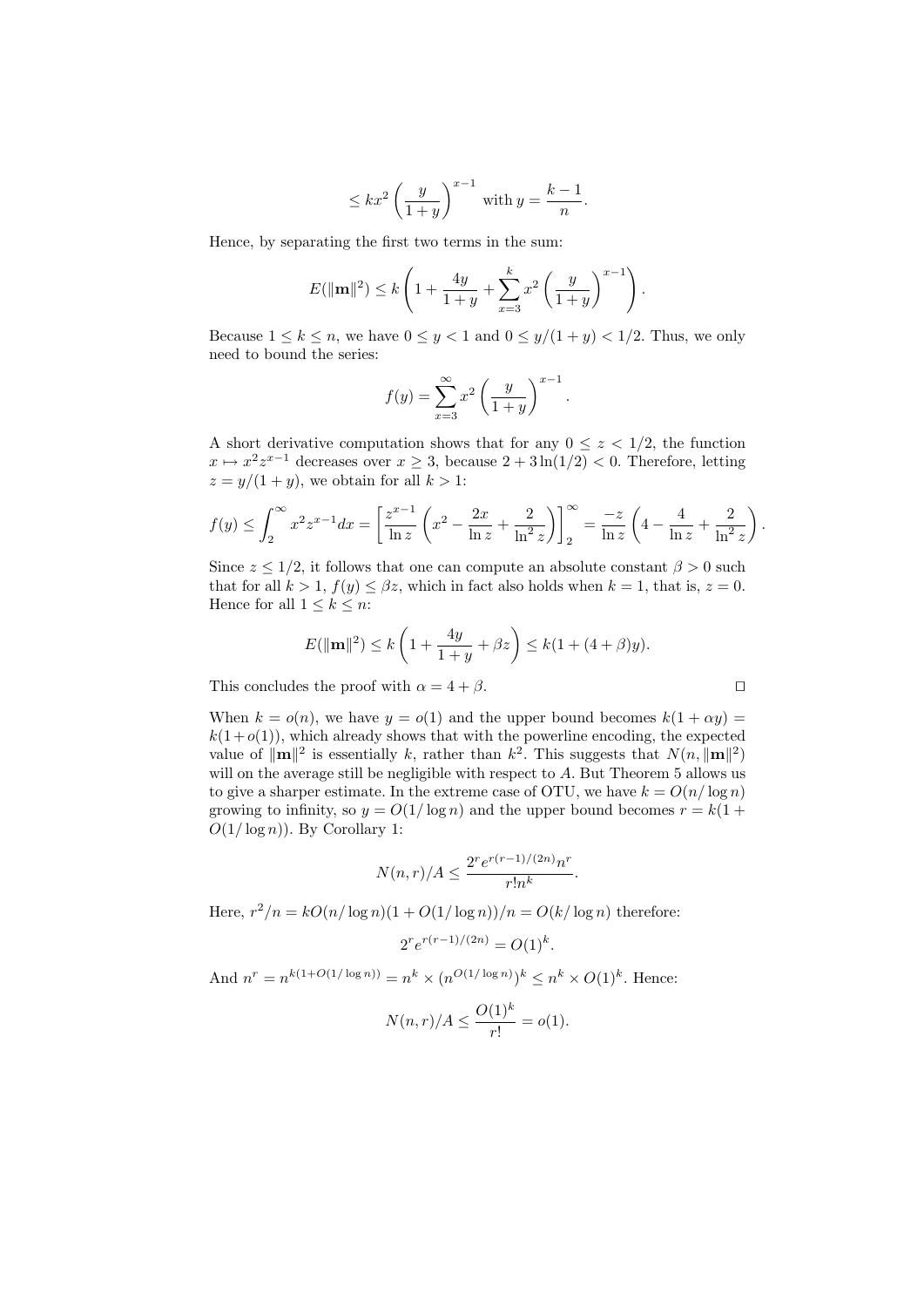Thus, the reductions of Theorems 4 and 2 succeed with overwhelming probability even with the powerline encoding, even if the extreme choice of  $k$  in OTU is considered. This question was left open in [20].

Although we believe that the OTU cryptosystem may be secure with an appropriate choice of the parameters, our results indicate that in its current form, it cannot be supported by an argument based on density that would protect the system against a single call to an SVP oracle or a CVP oracle.

#### 5.3 The Pseudo-Density

We now explain why in the case of low-weight knapsacks, Theorems 4 and 2 suggest to replace the usual density  $d = n/\log_2 A$  by a pseudo-density defined by  $\kappa = r \log_2 n / \log_2 A$ , where r is an upper bound on  $\|\mathbf{m}\|^2$ , m being the knapsack solution.

Theorems 4 and 2 showed that a low-weight knapsack could be solved with high probability by a single call to a SVP-oracle or a CVP-oracle, provided that  $N(n, r)/A$  was small. Corollary 1 shows that:

$$
N(n,r)/A \le \frac{2^r e^{r(r-1)/(2n)}}{r!} \times \frac{n^r}{A}.
$$

The left-hand term  $2^r e^{r(r-1)/(2n)}/r!$  tends to 0 as r grows to  $\infty$ , provided that  $r = O(n)$ . The right-hand term  $n^r/A$  is  $2^{r \log_2 n - \log_2 A}$ . This shows that if the pseudo-density  $\kappa$  is  $\leq$  1, then the right-hand term will be bounded, and therefore the low-weight knapsack can be solved with high probability by a single call to either a SVP-oracle or a CVP-oracle. On the other hand, if the pseudo-density  $\kappa$ is larger than 1, it will not necessarily mean that the previous upper bound does not tend to zero, as there might be some compensation between the left-hand term and the right-hand term.

Consider for instance the case of OTU with binary encoding. For any choice of k, the pseudo-density  $\kappa = k \log_2 n / \log_2 A$  is  $\leq 1$  because  $A \geq n^k$  due to decryption requirements. Therefore there is a reduction to SVP and CVP with probability asymptotically close to 1. On the other hand, if we consider the powerline encoding with an extreme case of k, the pseudo-density becomes  $\kappa =$  $k(1+O(1/\log n)) \log_2 n/\log_2 A \leq 1+O(1/\log n)$  which could perhaps be slightly larger than 1. Nevertheless, the computation of the previous section showed that  $N(n, r)/A$  was still  $o(1)$ . Thus, the pseudo-density is a good indicator, but it may not suffice to decide in critical cases.

# 6 Application to the Chor-Rivest Cryptosystem

The Chor-Rivest cryptosystem [2] is another low-weight knapsack cryptosystem, which survived for a long time until Vaudenay [22] broke it, for all the parameter choices proposed by the authors in [2]. Vaudenay used algebraic techniques specific to the Chor-Rivest scheme, which do not apply to OTU. His attack recovers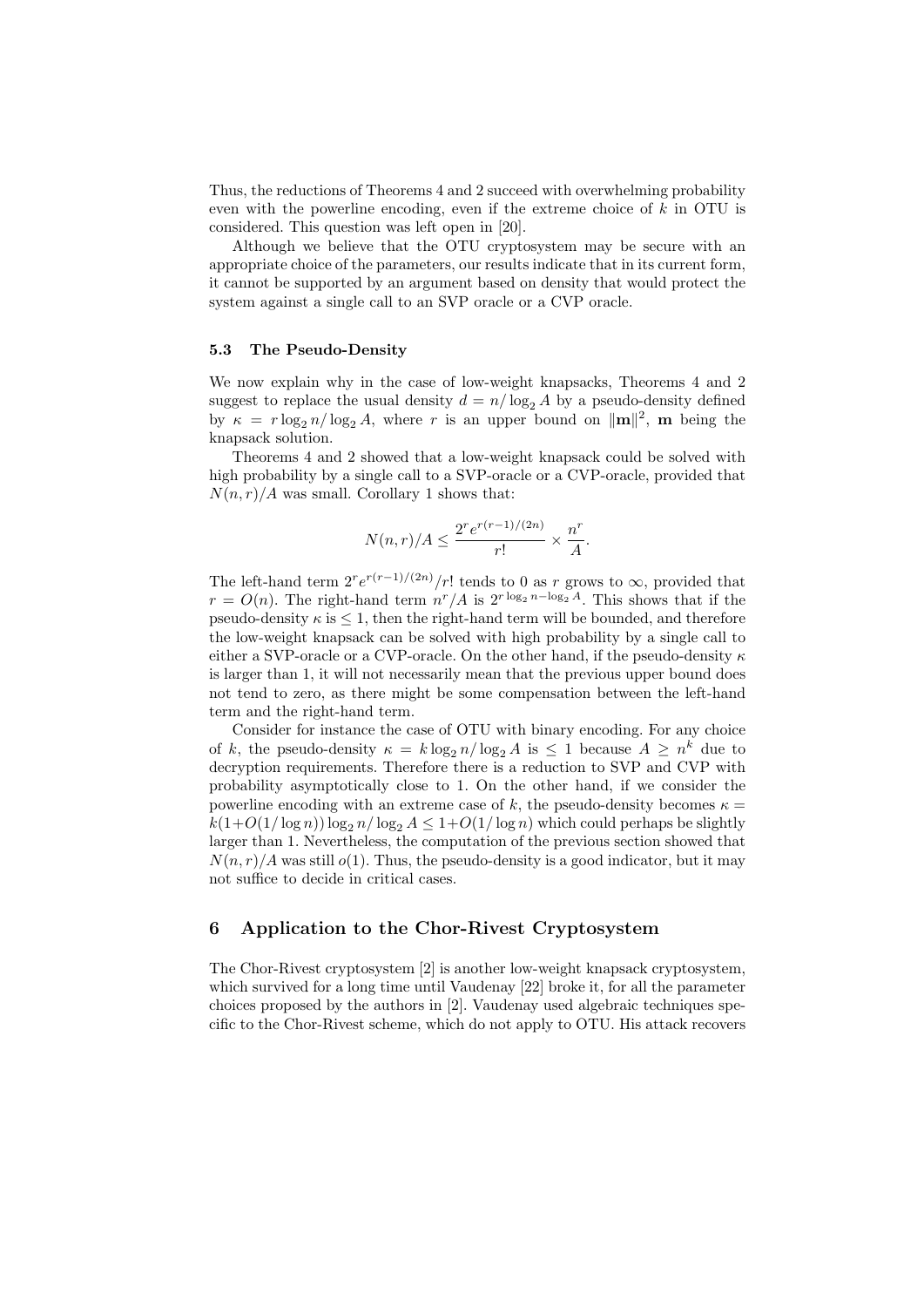the private key from the public key. Schnorr and Hörner  $[21]$  earlier tried to decrypt Chor-Rivest ciphertexts by solving the underlying low-weight knapsack using an improved lattice reduction method which they introduced. They succeeded for certain choices of moderate parameters, but failed for the parameter choices proposed in [2]. Despite the fact that the Chor-Rivest scheme is broken, it is an interesting case with respect to lattice attacks, and this is why we apply our results to this scheme.

#### 6.1 Description

We give a brief description of the Chor-Rivest cryptosystem [2]. One selects a small prime  $q$  and an integer  $k$  such that one can compute discrete logarithms in  $GF(q^k)$ . One computes the discrete logarithms  $b_1, \ldots, b_q \in \mathbb{Z}_{q^k-1}$  of certain wellchosen elements in  $GF(q^k)$ , to ensure decryption. The elements of the knapsack are  $a_i = b_i + d$  where d is an integer chosen uniformly at random in  $\mathbb{Z}_{q^k-1}$ . The set of plaintexts is the subset of all  $(m_1, \ldots, m_q) \in \{0,1\}^q$  having Hamming weight k, and the encryption of  $(m_1, \ldots, m_q)$  is:

$$
s = \sum_{i=1}^{q} a_i m_i \; (\text{mod } q^k - 1).
$$

The public key consists of the  $q$ ,  $k$  and the  $a_i$ 's.

Strictly speaking, Chor-Rivest involves a modular knapsack problem (modulo  $q<sup>k</sup> - 1$ , rather than the initial knapsack problem. The density of the Chor-Rivest knapsack is  $d = q/(k \log q)$ , which can therefore be rather high for appropriate choices of q and  $k$ . But all our results on the knapsack problem we have discussed can be adapted to the modular knapsack problem. First of all, notice that a modular knapsack can be transformed into a basic knapsack if one can guess the hidden multiple of  $q^k - 1$  involved, that is, if one knows the integer  $\ell$  such that:

$$
s + \ell(q^k - 1) = \left(\sum_{i=1}^q a_i m_i\right).
$$

Clearly,  $\ell$  can be exhaustively searched, and it is very close to k. In the worst-case for our reductions to lattice problems, the number of oracle calls will increase very slightly.

Alternatively, one can adapt the lattice used in our framework. Consider a modular knapsack  $s = \sum_{i=1}^{n} a_i m_i \pmod{A}$ . We replace the lattice L defined by (1) by the set L of vectors  $(z_1, \ldots, z_n) \in \mathbb{Z}^n$  such that:

$$
z_1 a_1 + \dots + z_n a_n \equiv 0 \text{ (mod } A). \tag{6}
$$

The set L is a subgroup of  $\mathbb{Z}^n$  and is therefore a lattice. Its dimension is n, rather than  $n-1$ . It is again well-known that a basis of L can be computed in polynomial time. This time, we compute in polynomial time integers  $y_1, \ldots, y_n$ such that

$$
s \equiv \sum_{i=1}^{n} y_i a_i \; (\text{mod } A). \tag{7}
$$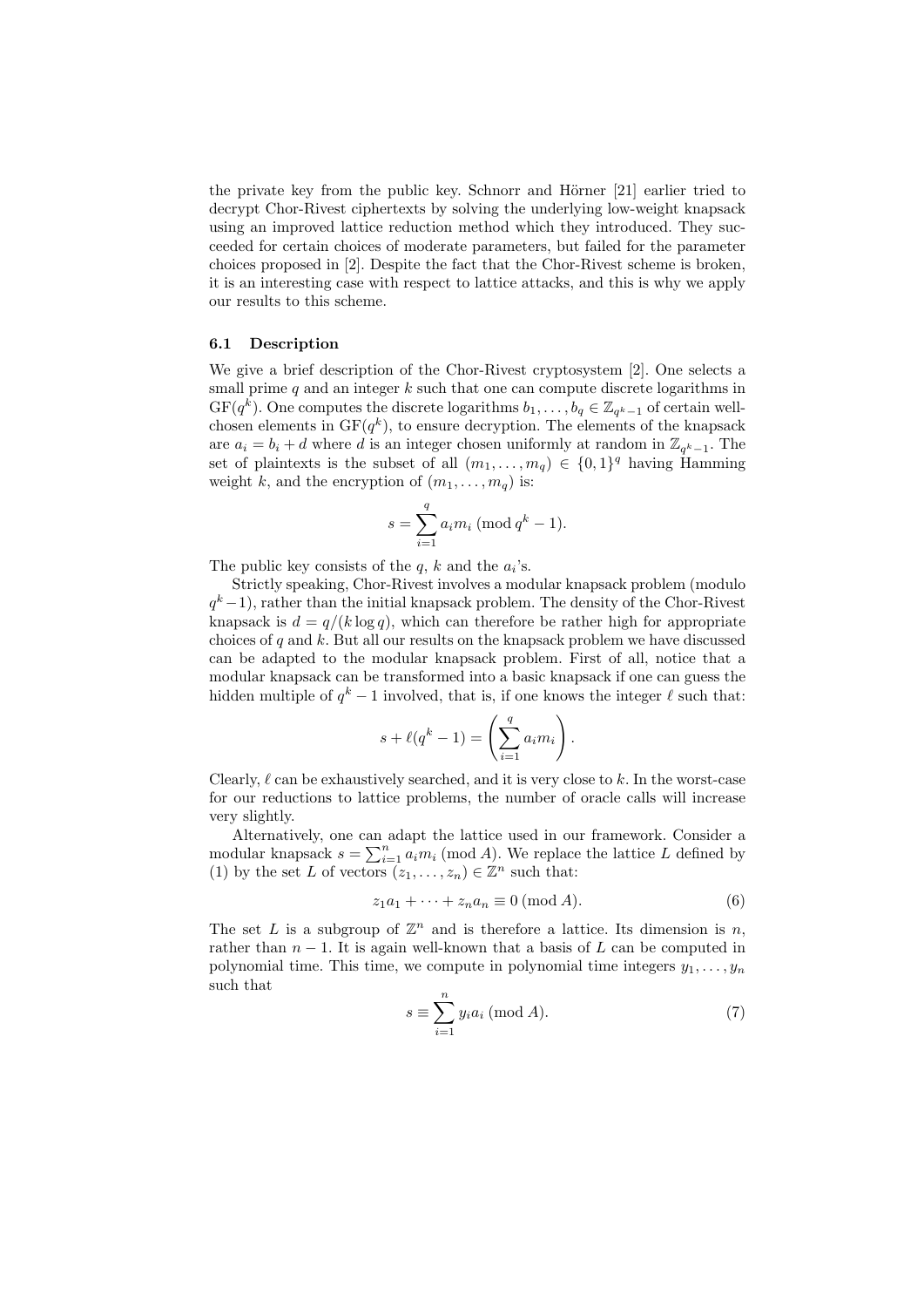All of our results, such as Theorems 1–4, can then be adapted to modular knapsacks provided some obvious minor changes, which we omit. For instance, in the statements of Theorems  $1-4$ , the uniform distribution must be over  $[0, A]$ , and we let  $s = \sum_{i=1}^{n} a_i m_i \pmod{A}$ . Naturally, equations (1) and (2) must be replaced respectively by equations (6) and (7).

# 6.2 Application

By definition, the pseudo-density of the Chor-Rivest knapsack (with binary encoding) is  $\kappa = k \log_2 q / \log_2(q^k) = 1$ . We thus conclude that the low-weight knapsack problems arising from the Chor-Rivest cryptosystem can be efficiently reduced to SVP and CVP with probability close to 1. In retrospect, it is therefore not surprising that Schnorr and Hörner [21] were able to solve certain Chor-Rivest knapsacks using lattice reduction.

Concretely, we can even compute upper bounds on the failure probability of the reduction for the parameters proposed in [2] and the ones used in [21], using numerical values of  $N(n, r)$ , as explained in Section 2.2. The numerical results are summarized in Tables 1 and 2. Thus, if one had access to SVP-oracles or CVP-oracles in dimension roughly 200–250, one could decrypt Chor-Rivest ciphertexts with overwhelming probability for its proposed parameters.

Table 1. Application to the Chor-Rivest parameters proposed in [2].

| Value of $(q, k)$ |  | (197,24) (211,24) (256,25) (243,24) |
|-------------------|--|-------------------------------------|
|                   |  |                                     |

Table 2. Application to the Chor-Rivest parameters attacked in [21].

| Value of $(q, k)$               | (103,12)(151,16) |
|---------------------------------|------------------|
| Value of $N(q,k)/q^k$ $2^{-18}$ | $2^{-29}$        |

# 7 Impact on the Security of Low-Weight Knapsack Cryptosystems

We have established efficient provable reductions from the low-weight knapsack problem to two well-known lattice problems: SVP and CVP. However, we do not claim to break low-weight knapsack cryptosystems like OTU. This is because there is an experimental and theoretical gap between lattice oracles for SVP/CVP and existing lattice reduction algorithms (see [17] for a list of references), as the lattice dimension increases. The state-of-the-art in lattice reduction suggests that exact SVP and CVP can only be solved up to moderate dimension,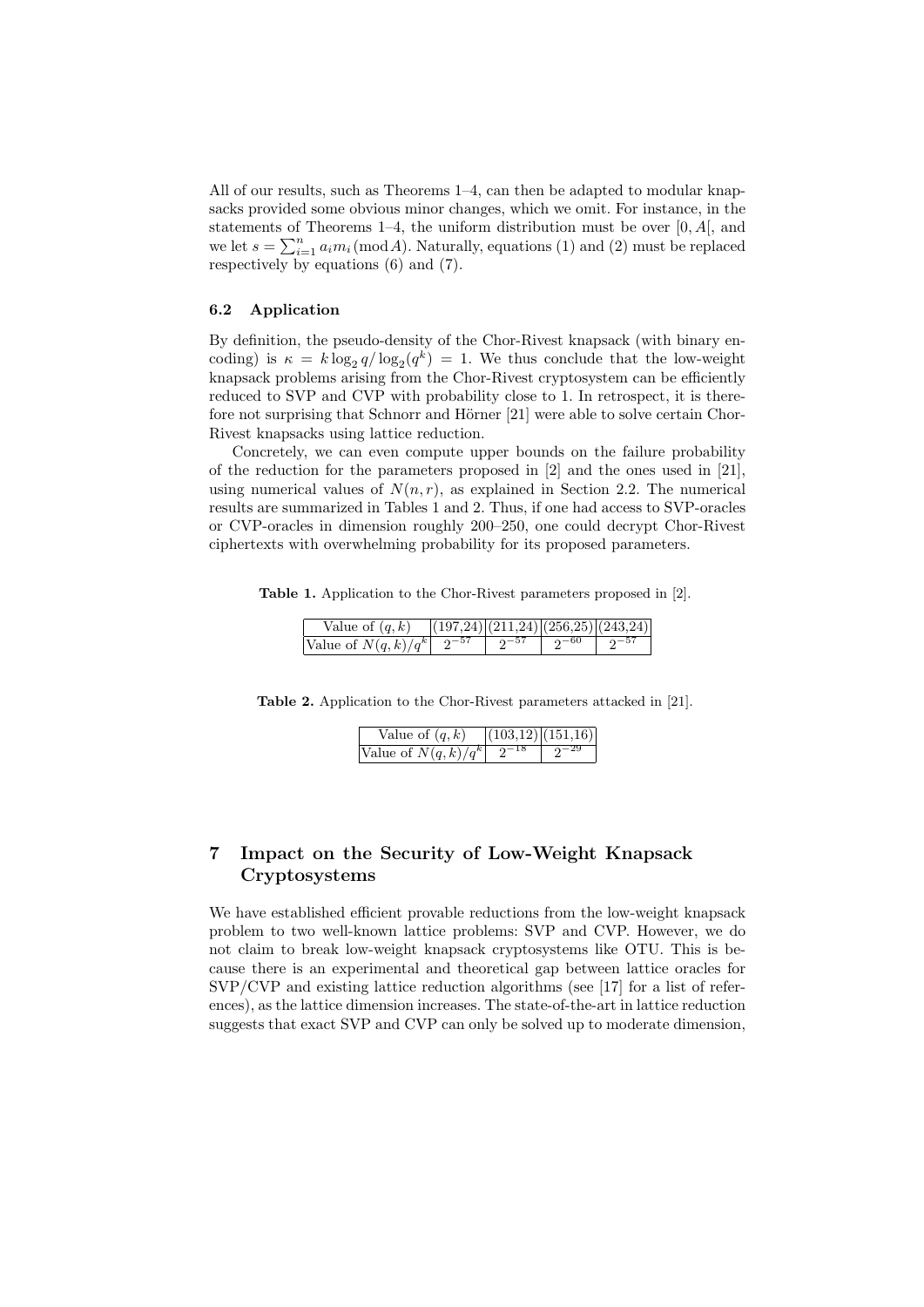unless the lattice has exceptional properties (such as having one extremely short non-zero vector compared to all the other vectors).

To roughly estimate the hardness of SVP/CVP in a m-dimensional lattice of To foughly estimate the naturess of  $SVT/CVF$  in a *m*-dimensional lattice of volume V, lattice practitioners usually compare  $V^{1/m}\sqrt{m}$  with a natural quantity related to the expected solution: for SVP, the quantity is the norm of the expected shortest vector, while for CVP, it is the distance between the target vector and the lattice. If the ratio is not large, it means that the solution is not exceptionally small: SVP and CVP become intractable in practice if the dimension is sufficiently high. In the case of a knapsack defined by integers  $a_1, \ldots, a_n$ , the work of [16] on the so-called orthogonal lattices show as a simple particular case that the lattice L defined by (1) has volume  $V = (\sum_{i=1}^n a_i^2)^{1/2} / \gcd(a_1, \ldots, a_n)$ . Thus, with overwhelming probability,  $V \approx A = \max_i a_i$ . Since the dimension of L is  $n-1$ , we need to consider  $V^{1/(n-1)} \approx 2^{(\log_2 A)/(n-1)} \approx 2^{1/d}$  where d of L is  $n-1$ , we need to consider  $\sqrt{v}$ ,  $\approx$  2.  $\sqrt{2}$ ,  $\sqrt{v}$ ,  $\approx$  2.<sup>1</sup> where  $u$  is the usual knapsack density. The quantity is thus  $V^{1/(n-1)}\sqrt{n-1} \approx 2^{1/d}\sqrt{n}$ . When dealing with a low-weight knapsack of weight  $r = \sum_{i=1}^{n} m_i^2$ , this quantity when dealing with a low-weight knapsack of weight  $i = \sum_{i=1}^{\infty} m_i$ , thus quantity is not particularly large compared to the quantity  $\sqrt{r}$  corresponding ot the solution, unless  $r$  is extremely small. This indicates that by taking a sufficiently high dimension  $n$  and a not too small  $r$  (which is also important to avoid simple dimension reduction methods like [8]), the corresponding lattice problems should be hard.

One may wonder how to select the lattice dimension to guarantee the hardness of SVP and CVP in practice. Current experimental records in lattice computations seem to depend on the type of lattices. For instance, Schnorr and Hörner [21], using what is still the best lattice reduction algorithm known in practice, failed to decrypt Chor-Rivest ciphertexts for its suggested parameters, which correspond to a lattice dimension around 200–250. Bleichenbacher and Nguyen [1] reported similar problems with a dense 160-dimensional lattice. On the other hand, Nguyen [13] broke the GGH-challenge in dimension 350, but not in dimension 400. The record computation for breaking the NTRU cryptosystem [4] is a SVP computation in dimension 214 by May (see [8]), while the smallest NTRU parameter currently proposed corresponds to a 502-dimensional lattice. Thus, in order to propose concrete parameters for OTU, it would be useful to gather experimental data with the best reduction algorithms known (keeping track of recent development such as [15]). Besides, SVP and CVP instances arising from knapsack problems could serve as a useful benchmark to test and design new lattice reduction algorithms.

# References

- 1. D. Bleichenbacher and P. Q. Nguyễn. Noisy polynomial interpolation and noisy Chinese remaindering. In Proc. of Eurocrypt '00, volume 1807 of LNCS. IACR, Springer-Verlag, 2000.
- 2. B. Chor and R.L. Rivest. A knapsack-type public key cryptosystem based on arithmetic in finite fields. IEEE Trans. Inform. Theory, 34, 1988.